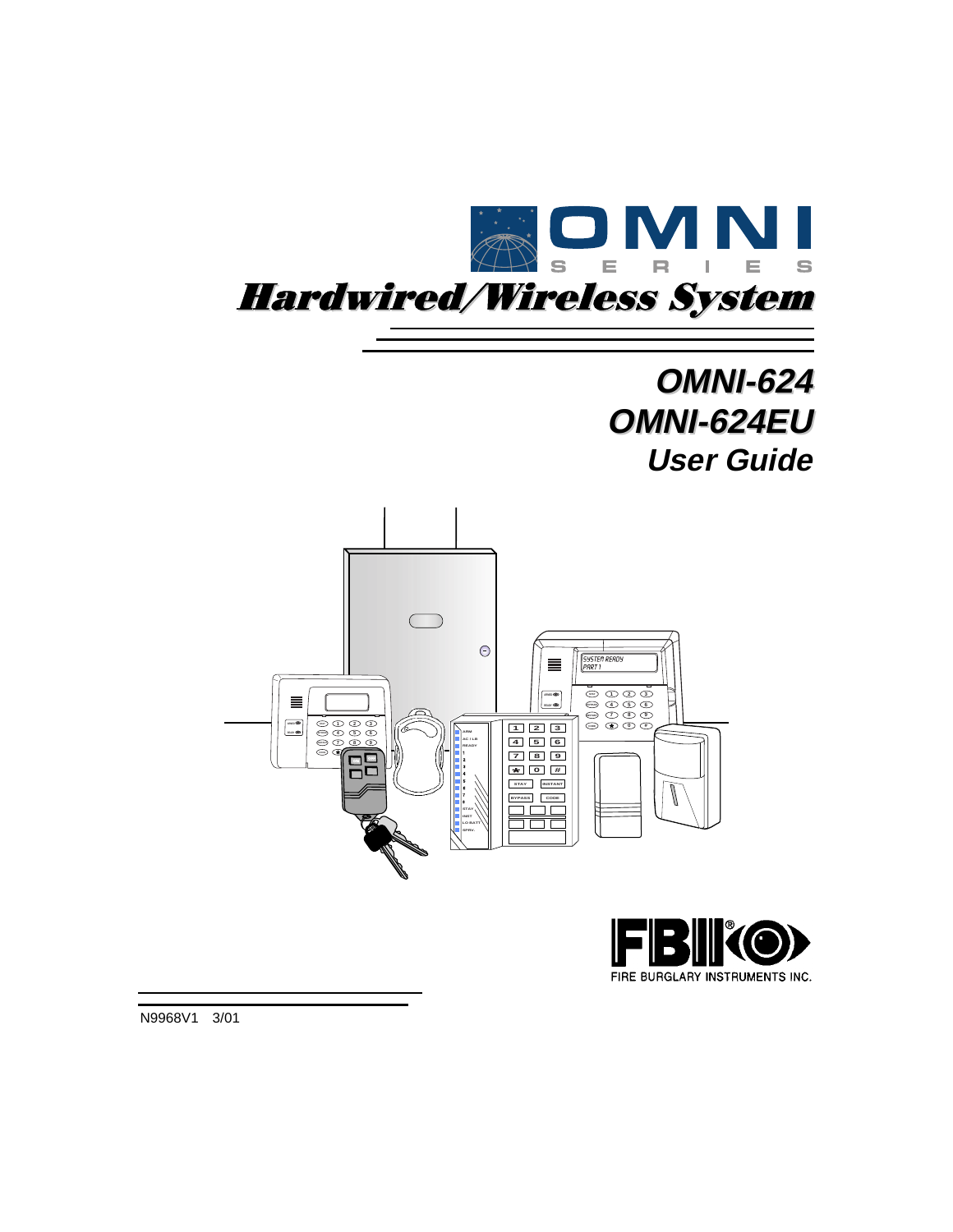# **Table of Contents**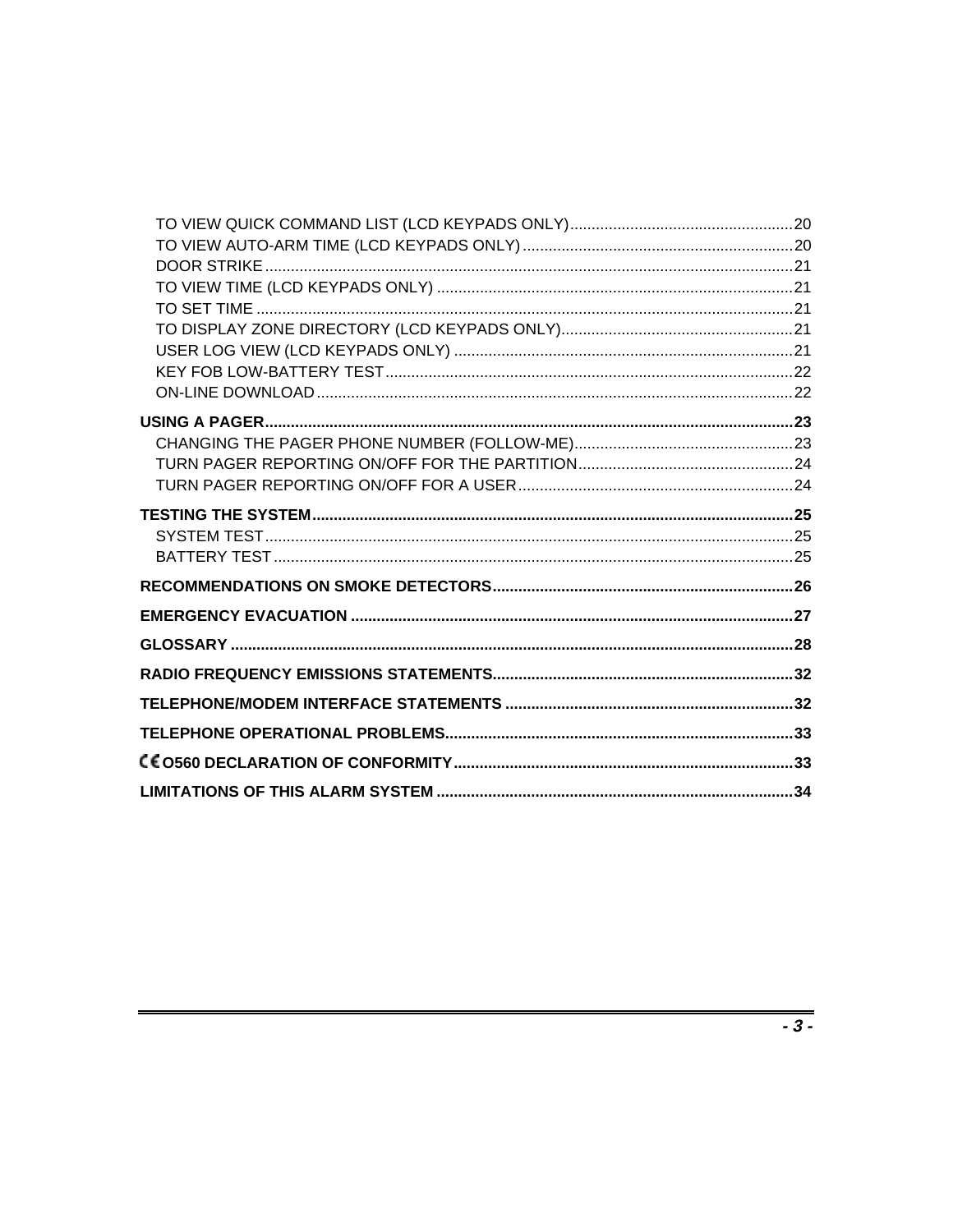# **Quick Reference**

#### **TO ARM THE SYSTEM**

- 1. Check to make sure the system is ready. (Green **READY** light is lit).
- 2. Enter your 4-digit (or 6-digit) user code. <u>י יונדון</u> The **ARMED** light will light.
- 3. Exit through a door designated by your installer as an exit/entry door.

**NOTE:** If you DO NOT EXIT during the exit time and your system installer has programmed your system for Auto-Stay, the system will arm in the Auto-Stay mode.

#### **TO DISARM THE SYSTEM**

- 1. Enter through a door designated by your installer as an exit/entry door
- 2. Enter your 4-digit (or 6-digit) user code. i ii i
- 3. The system **ARMED** light will go out.

#### **TO ARM THE SYSTEM AND STAY INSIDE**

- 1. Check to make sure the system is ready (Green **READY** light is lit).
- 2. Press **STAY**
- 3. Enter your 4-digit (or 6-digit) user code.

The **ARMED** light and the **STAY** light will both light.

**REMEMBER:** Unless the Quick Exit feature is enabled, you must disarm the system if you want to open a premises entry/exit door after the exit time has passed.

#### **TO ARM THE SYSTEM IN INSTANT MODE, AND STAY INSIDE**

- 1. Check to make sure the system is ready (Green **READY** light is lit).
- 2. Press **INSTANT**
- 3. Press **STAY** .

4. Enter your 4-digit (or 6-digit) user code.

The **ARMED** light, the **INSTANT** light, and the **STAY** light will all be on.

#### **TO RESET SMOKE DETECTOR**

1. Enter your 4-digit (or 6-digit) user code twice.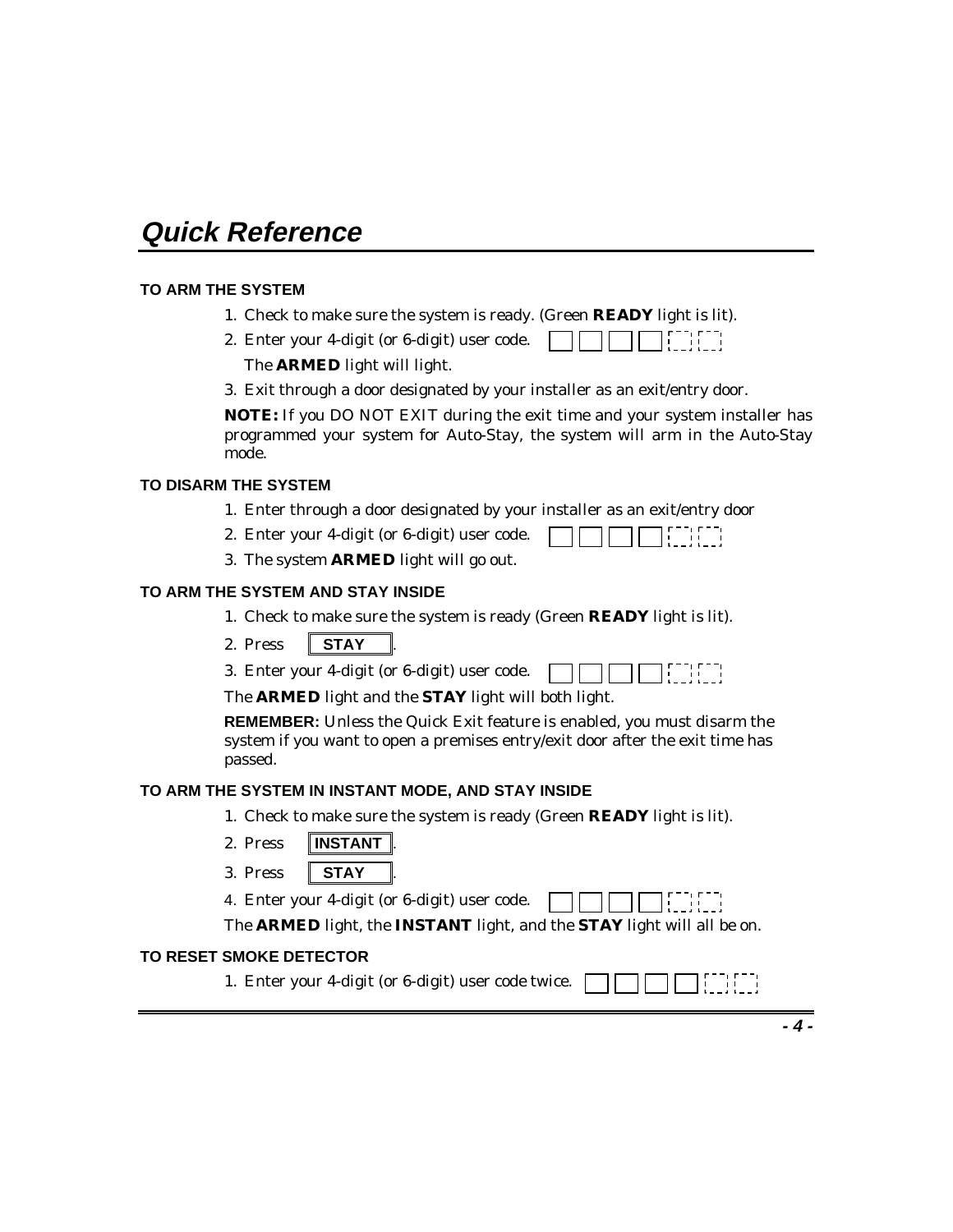# **Quick Reference (Cont'd)**

| <b>Key</b>                     | <b>Description</b>                                                       | <b>Keypads</b>         | <b>Comments</b>                                                                                                                        |
|--------------------------------|--------------------------------------------------------------------------|------------------------|----------------------------------------------------------------------------------------------------------------------------------------|
| $\Vert \# \Vert$ 1             | Quick Arm - if system is ready                                           | All keypads            | Allows you to arm the system without requiring<br>your user code. User code is always needed to<br>disarm the system.                  |
| #<br>$\overline{2}$            | <b>Force Arm</b> – bypasses faulted<br>zones                             | All keypads            | Allows you to arm the system even if some zones<br>are faulted. These zones will be automatically<br>bypassed and will be unprotected. |
| <b>BYPASS</b><br>nn (zone no.) | <b>Quick Bypass</b>                                                      | All keypads            | If not enabled, requires user code with authority 1,<br>2. or 3.                                                                       |
| #<br>$\overline{\mathbf{3}}$   | <b>Set Time and Date</b>                                                 | All keypads            | May require user code.                                                                                                                 |
| $\vert \# \vert$ 4             | <b>Zone Directory</b>                                                    | $LCD*$ only            | Lists each zone with its descriptors. Mode<br>terminates after last enabled zone.                                                      |
| $\boxed{\#}$ 50                | <b>Quick Help</b>                                                        | LCD <sup>*</sup> only  | Provides a listing of all quick commands available<br>in the system.                                                                   |
| #<br>51                        | <b>Show Time and Date</b>                                                | $LCD*$ only            | May also require code.                                                                                                                 |
| #<br>52                        | <b>Show Auto Arm Time</b>                                                | $LCD*$ only            | May also require code.                                                                                                                 |
| #<br>53                        | <b>User Event Log View</b>                                               | $LCD*$ only            | Also needs user code with authority level 1 or 2.                                                                                      |
| #<br>54                        | <b>Set Auto Arm Time of</b><br><b>Current Partition</b>                  | All keypads            | By partition, may also require code.                                                                                                   |
| #<br>55                        | <b>Display Firmware Version</b>                                          | $LCD*$ only            | Displays panel's revision.                                                                                                             |
| #<br>56                        | <b>Display Key Fob Low</b><br><b>Batteries</b>                           | All keypads            | Wireless Key Fob battery test.                                                                                                         |
| $\#$ 57                        | <b>Door Strike</b>                                                       | All keypads            | Activate doorstrike or trigger. May require certain<br>user code.                                                                      |
| $\overline{\#}$<br>58          | <b>Change/View Pager Number</b>                                          | All keypads            | For keypad partition, only LCD <sup>*</sup> shows phone<br>number.                                                                     |
| $\boxed{\#}$ 6                 | <b>Display/Toggle Chime Mode</b>                                         | All keypads            | LCD <sup>*</sup> displays current state first, then offers to<br>toggle. All others just toggle the state.                             |
| $\Vert \sharp \Vert$ 7         | <b>Assign User to Other</b><br><b>Partition or to Activate</b><br>Paging | All keypads            | Need user auth. of 1 or 2. Digit 4 (P) enables user<br>to page.<br>Paging must be enabled and turned on.                               |
| $\vert \vert \vert$<br>8       | <b>User Page Toggle</b>                                                  | All keypads            | Toggles if users should send page for<br>Open/Close by partition.                                                                      |
| #<br>9                         | <b>User On-line</b>                                                      | All keypads            | Connects to downloader while on line, disconnects<br>home phone.                                                                       |
| $\vert \# \vert$<br>$\bf{0}$   | <b>Multi-Partition</b>                                                   | All keypads            | LCD* displays current enables, 1,2,P - P=4                                                                                             |
|                                |                                                                          | * 2-ling alpha dieplay |                                                                                                                                        |

### The following table lists the "Quick Commands" available with this control.

2-line alpha display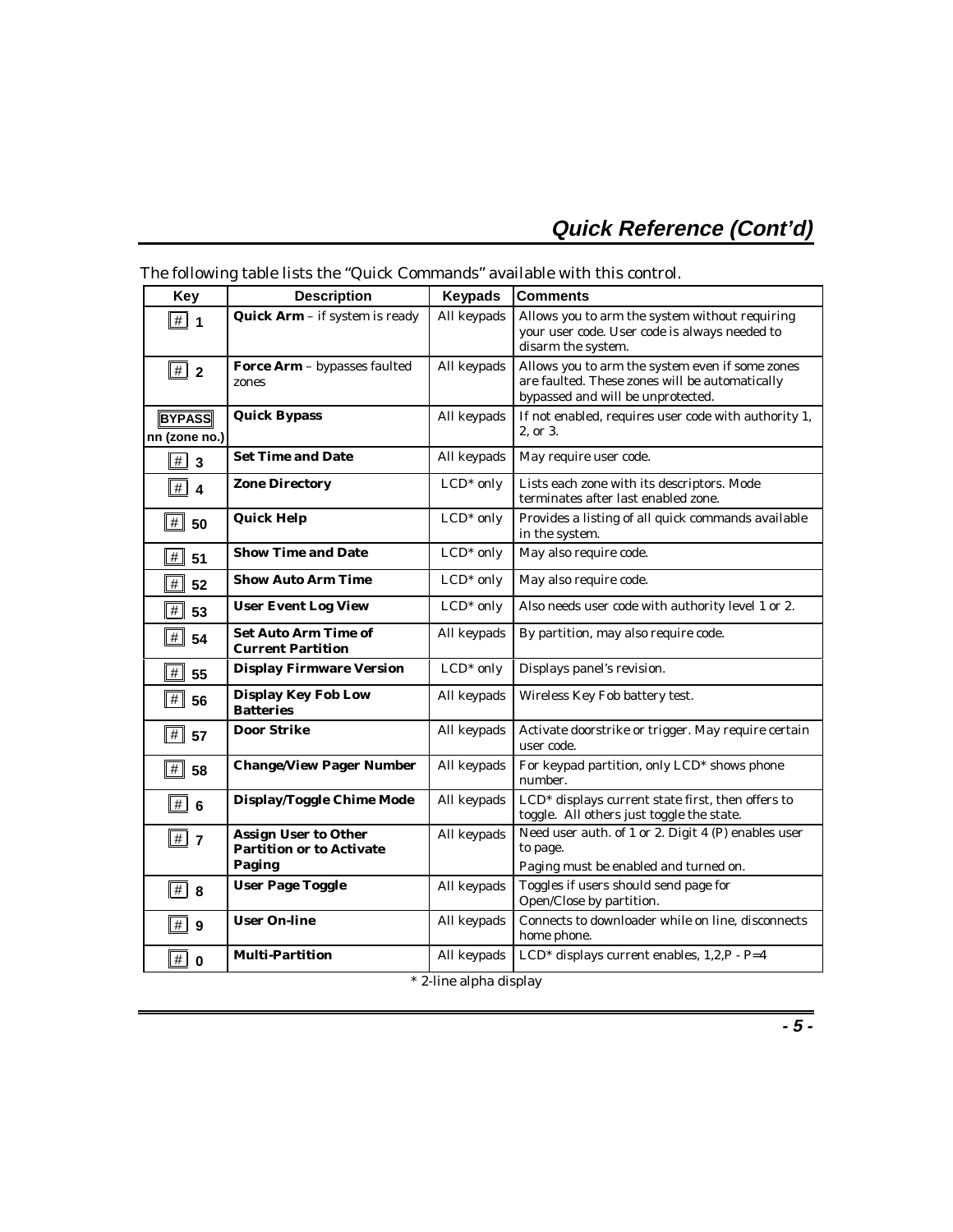# **Introduction**

Congratulations on your decision to protect your home or business with the OMNI-624 or OMNI-624EU security system. You have chosen a reliable, state-ofthe-art security system that is remarkably easy to operate. Your system has been professionally installed by your local Security Company, whose representative can explain the specifics of your system.

The keypad is the input and display device for your security system. Your Security Company representative will suggest the model most appropriate for your premises and your needs. There are three types of keypads that can be used with this system:

LCD keypad (alpha display), fixed-word keypad (2-digit display), LED keypad. Since your system may use any of these keypads, the displays of all keypads are described in this manual.

The OMNI-624 is listed by Underwriters Laboratories for Household Fire and Burglary applications.

Throughout this manual, the following conventions are used to represent the keystrokes required to perform the following functions.

| <b>STAY</b>    | Press button labeled <b>STAY</b> .                     |
|----------------|--------------------------------------------------------|
| <b>BYPASS</b>  | Press button labeled <b>BYPASS</b> .                   |
| <b>INSTANT</b> | Press button labeled <b>INSTANT</b> .                  |
| CODE           | Press button labeled CODE.                             |
|                | [[[[[[[[[[[[]]]] Enter 4-digit (or 6-digit) user code. |

**Please keep your manual in a convenient location so you can refer to it if needed.**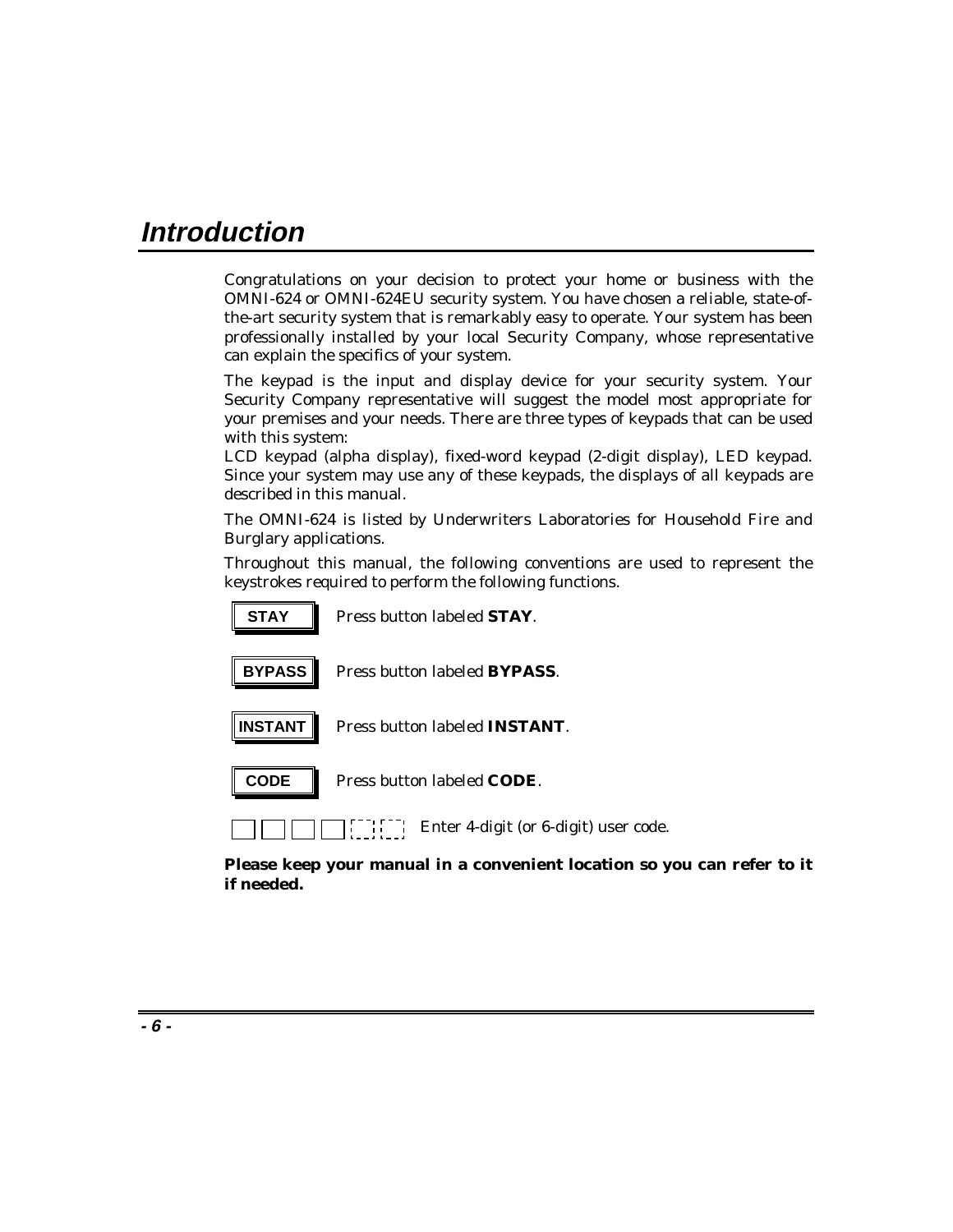# **System Reference**

### **ZONE DESCRIPTIONS**

In the following table, enter a description of the area of protection for each zone.

| Zone                     | <b>Description</b>                                           |
|--------------------------|--------------------------------------------------------------|
|                          |                                                              |
| 1                        |                                                              |
|                          |                                                              |
| $\frac{2}{3}$            |                                                              |
|                          |                                                              |
| $\frac{5}{6}$            |                                                              |
|                          |                                                              |
| $\overline{\mathbf{7}}$  |                                                              |
| 8                        |                                                              |
| 9                        |                                                              |
| $\overline{10}$          |                                                              |
| 11                       |                                                              |
| 12                       |                                                              |
| $\overline{\mathbf{13}}$ |                                                              |
| $\overline{14}$          |                                                              |
| 15                       |                                                              |
| 16                       |                                                              |
| 17                       |                                                              |
| <u>18</u>                |                                                              |
| 19                       |                                                              |
| 20                       |                                                              |
| 21                       |                                                              |
| $\overline{22}$          |                                                              |
| $\overline{23}$          |                                                              |
| 24                       |                                                              |
|                          | Entry time _______<br>Door ________________ Exit time ______ |

Example: Zone 1 Windows on north side of building Zone 4 Main entrance to building.

Exit time is the same for all designated entry/exit doors.

**Entry time \_\_\_\_\_\_\_\_ Door \_\_\_\_\_\_\_\_\_\_**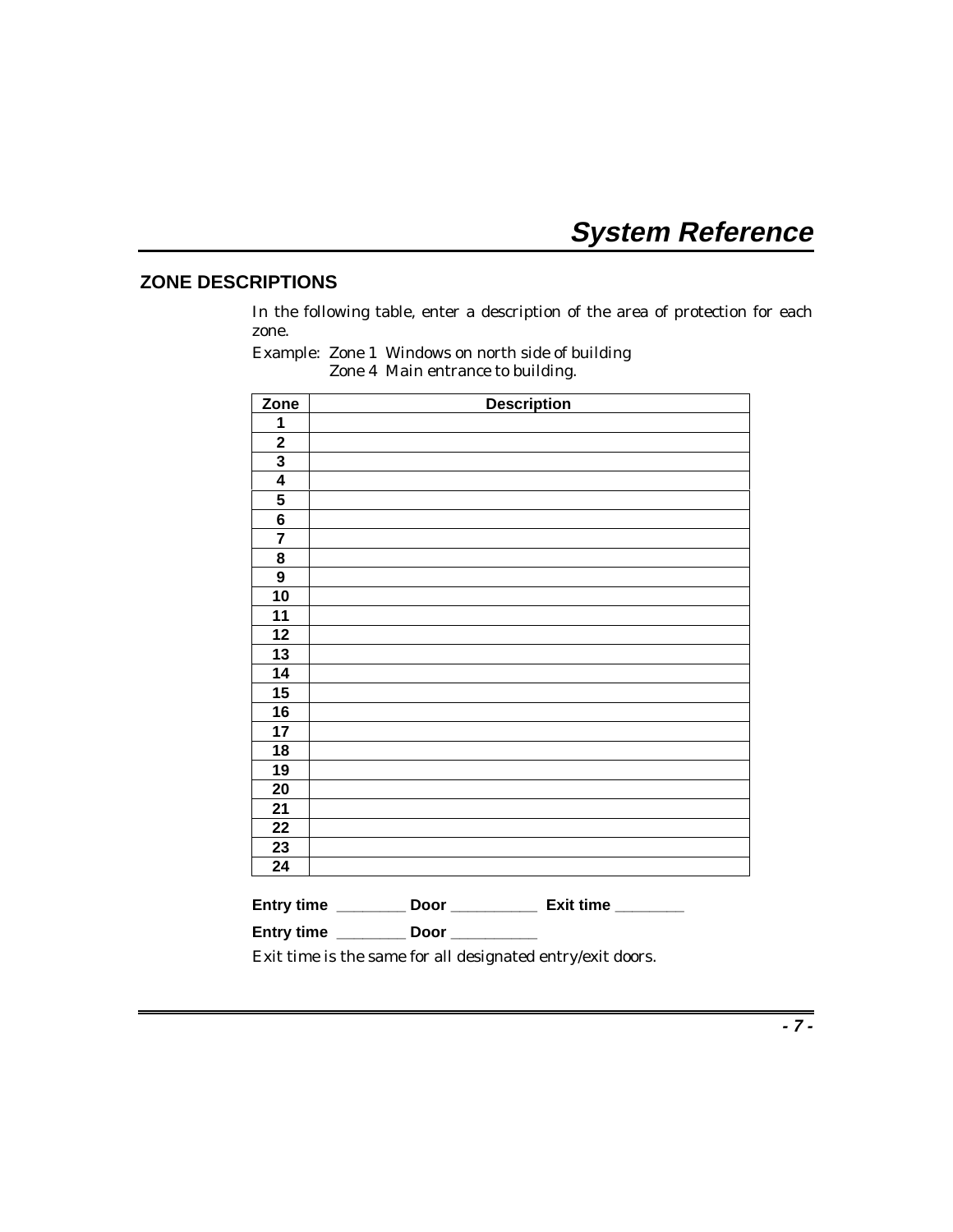### **SEND HELP ALERT**

**All keypads are equipped with emergency-pair keys. In order to activate the alert, both keys must be pressed at the same time.** The type of keypad you have installed dictates which keys you press. Your installer will show you how to activate these emergency keys. The emergency keys used for all keypads are shown below.

The following **SEND HELP ALERT** is programmed into my system:

| <b>KEYS</b>          | <b>DESCRIPTION</b> |
|----------------------|--------------------|
| $[$ #] & [ $\star$ ] |                    |
| $[7]$ & $[9]$        |                    |
| $[1]$ & $[3]$        |                    |

## **PAGER ALERT**

If programmed, a button on a designated keyfob may also be used to send an alert message to a pager. Ask your installer if this was done.

#### **MONITORING STATION INFORMATION**

Account # Telephone #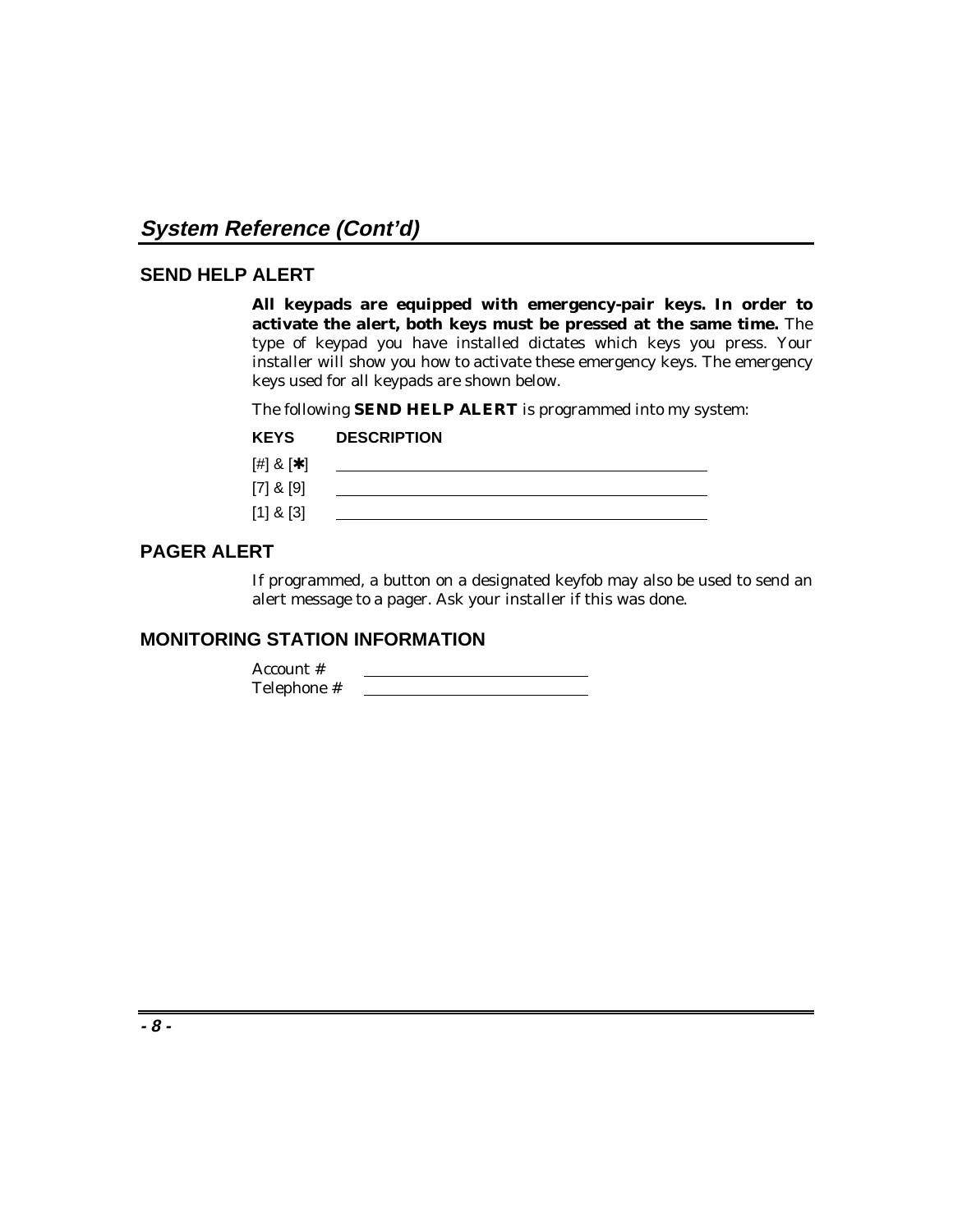### **USER CODE ASSIGNMENTS**

In the following table, enter the names of the individuals assigned to each user number.

| <b>User</b>             | <b>Assigned To</b> | <b>User</b> | <b>Assigned To</b> |
|-------------------------|--------------------|-------------|--------------------|
| 1                       |                    | 17          |                    |
| $\mathbf{2}$            |                    | 18          |                    |
| $\mathbf{3}$            |                    | 19          |                    |
| 4                       |                    | 20          |                    |
| $5\phantom{1}$          |                    | 21          |                    |
| $\bf 6$                 |                    | 22          |                    |
| $\overline{\mathbf{r}}$ |                    | 23          |                    |
| 8                       |                    | 24          |                    |
| 9                       |                    | 25          |                    |
| 10                      |                    | 26          |                    |
| 11                      |                    | 27          |                    |
| 12                      |                    | 28          |                    |
| 13                      |                    | 29          |                    |
| 14                      |                    | 30          |                    |
| 15                      |                    | 31          |                    |
| 16                      |                    | 32          |                    |

**\_\_\_\_ \_\_\_\_ USER CODE NOTE:** User codes can be either 4 digits or 6 digits, depending 4-digit 6-digit on installer programming. Ask your installer what type of user codes (4- or 6digits) are being used in your system. When performing system functions, you must use the appropriate 4 or 6-digit user codes.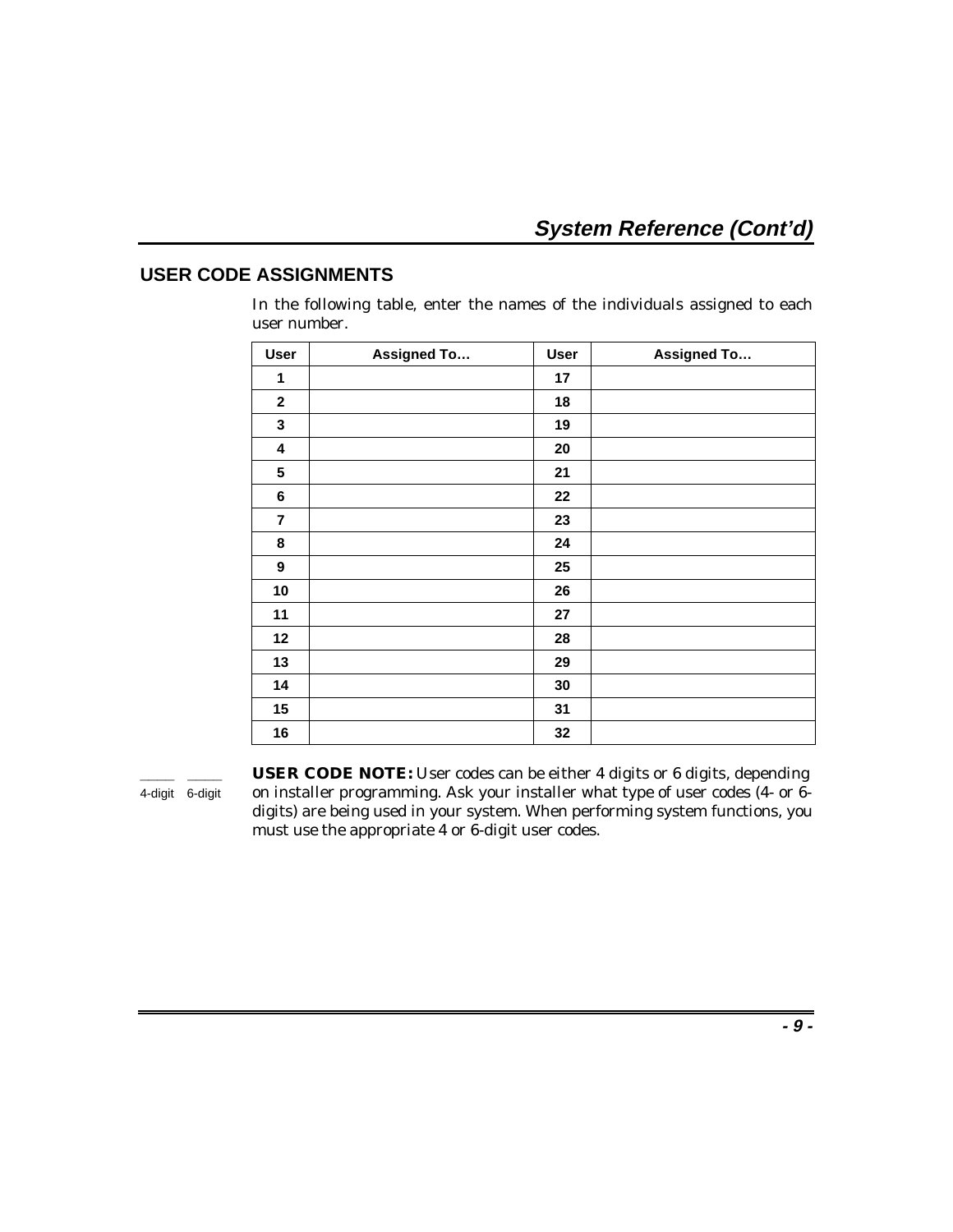# **Arming the System**

### **IS THE SYSTEM READY?**

You can arm and disarm the burglar portion of your security system. Before you can arm the system, it must be "ready." If you have a protected door open, or someone is moving in view of a motion detector, the system will not display the "**READY**" message.

The system is ready if the READY light and the display show:

| LCD Keypad:                              | <b>Fixed-Word Keypad:</b> | LED Keypad:     |
|------------------------------------------|---------------------------|-----------------|
| <b>SYSTEM READY</b><br>PART <sub>1</sub> | "Ready" LED lit           | "Ready" LED lit |

**NOTE:** If programmed by your installer, you may arm the system if a delay or interior zone is faulted. However, faulted zones must be restored before your exit time expires or an alarm or zone bypass will result. Ask your installer if your system has this feature and if so, if it causes an alarm or zone bypass.

### **TO ARM THE SYSTEM AND LEAVE**

Enter your user code.

| <b>Contract</b> |  |  |  |  |  |  |  |
|-----------------|--|--|--|--|--|--|--|
|-----------------|--|--|--|--|--|--|--|

The System ARMED light will go on and the display will show:

| LCD Keypad: |      | <b>Fixed-Word Keypad:</b> | LED Keypad:   |
|-------------|------|---------------------------|---------------|
| ON: AWAY    | 120s | "Armed" LED lit<br>120    | "Arm" LED lit |
|             |      |                           |               |

**NOTE:** The number 120 shown above for the LCD and Fixed-Word keypads indicate a counter that is updated every second and displays the amount of time remaining to exit without sounding an alarm.

Exit through a door designated by your installer as an exit/entry door. You must leave within the exit time programmed by your installer. Refer to the reference sheet for the time that has been set for your system.

This system can be programmed by the installer for the AUTOSTAY feature, which automatically bypasses interior zones if you arm the system and do not exit through a delay zone during exit time.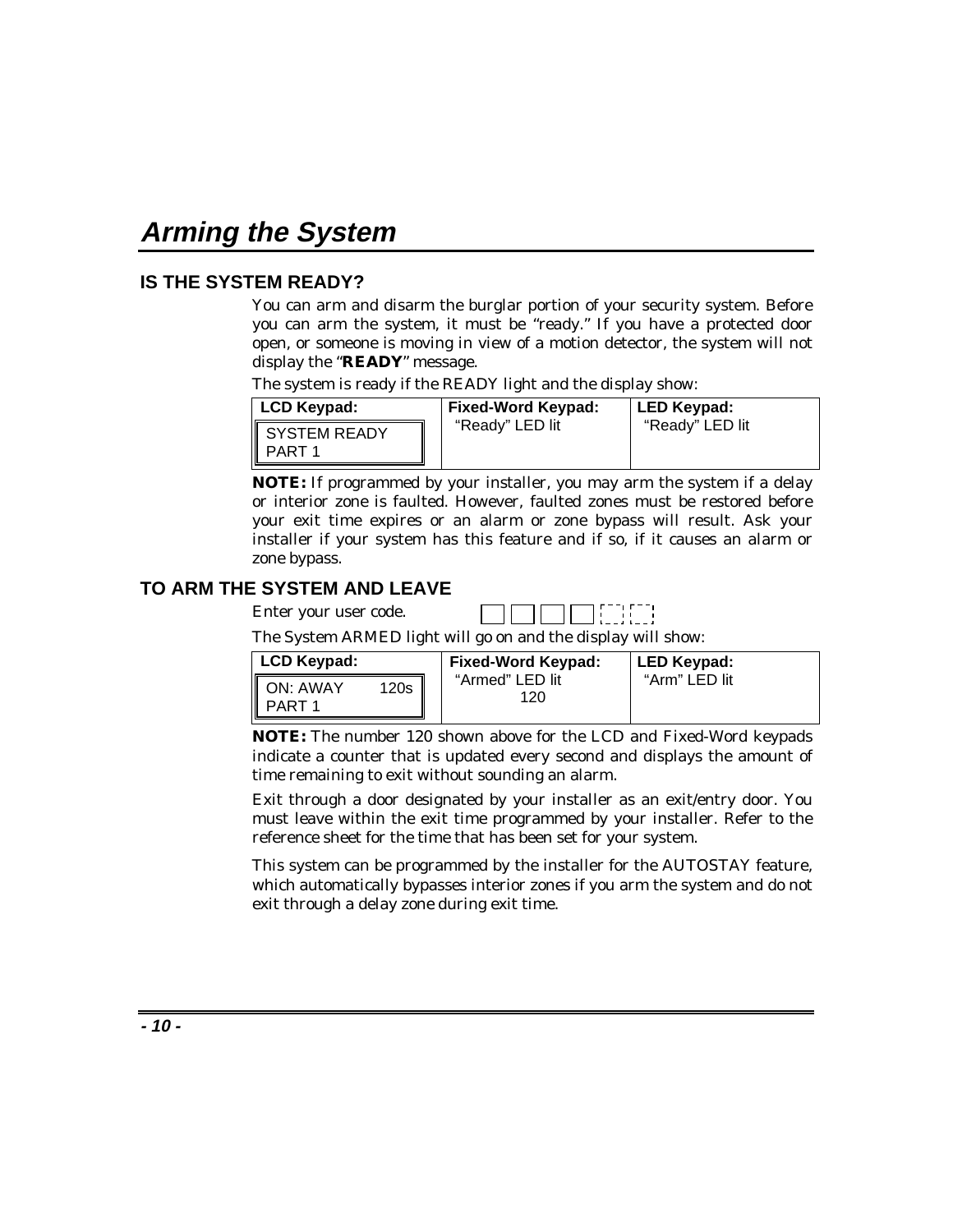### **WHEN THE SYSTEM IS NOT READY**

If the system is **not** ready to be armed, the READY light will be **off** and the display will show which zone or zones are not ready. The following conditions will be indicated by the zone lights (LED keypad) or described on the display:

| <b>Slow Blink/Low Intensity  Bypass</b> |         |
|-----------------------------------------|---------|
|                                         |         |
|                                         | battery |
|                                         |         |
|                                         |         |

*Example:* If the **READY** light is **not** lit and the **Zone 1** light is **solid on**, an alarm sensor on Zone 1 is faulted. This might mean that a door is open or someone is walking in view of a motion sensor. Check all sensors on Zone 1 and resolve the problem. In this example, the display shows the following:

| NOT READY<br>II | and | NOT RDY           | 7N |
|-----------------|-----|-------------------|----|
| I PART          |     | <b>FRONT DOOR</b> |    |

When all sensors are restored, the READY light will come on and the zone light will go out.

Determine which zone or zones are not ready, resolve the problem, and arm the system normally. If the problem cannot be resolved, you may **bypass** the zone that is not ready. Bypassing should only be done if the problem on the zone cannot be resolved, OR if you intentionally wish to leave the zone disarmed. For example, you would leave the zone disarmed if you plan to keep the window open for ventilation. **Zones that are bypassed are not protected when the system is armed.** See *To Bypass A Zone* on the following page for a description of the procedure.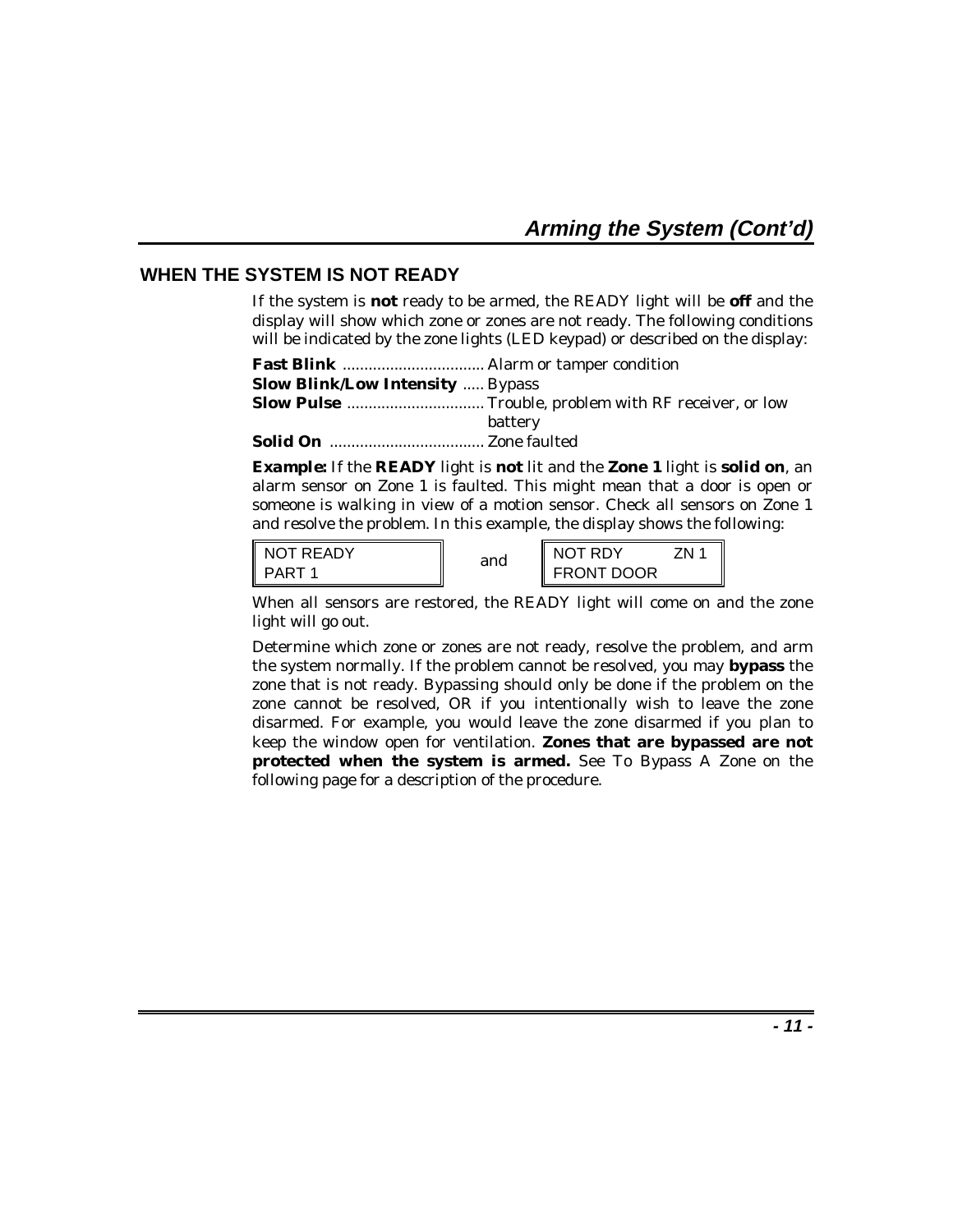# **Arming the System (Cont'd)**

### **TO ARM THE SYSTEM AND STAY INSIDE**

To arm the perimeter portion of your burglar alarm and move around freely inside the premises, use the **STAY** mode.

Check to make sure the system is ready. When it is ready, press:



When the system has been armed successfully, the ARMED indicator lights and the following will be displayed:

| LCD Keypad:        | Fixed-Word Keypad: | LED Keypad:           |
|--------------------|--------------------|-----------------------|
| ON: STAY<br>PART 1 | STAY               | "Arm" and "Stay" LEDs |

**REMEMBER:** You must disarm the system or press [STAY] to initiate the "quick exit" if you want to open the door or leave the premises after the exit time has expired. Quick Exit restarts the exit time without disarming the system.

### **TO ARM THE SYSTEM IN INSTANT MODE AND STAY INSIDE**

In **INSTANT STAY** mode, the perimeter portion of your burglar alarm system is armed but the time delays are eliminated from your normal entry/exit door(s). All interior protection is disarmed, so you are free to move around inside.

Check to make sure the system is READY. When it is ready, press:

## **INSTANT** followed by



**STAY followed by your user code.** 

-11-1

When the system has been armed successfully, the ARMED light, the INSTANT light, and the STAY light will all be on, and the following will be displayed:

| LCD Keypad:              | Fixed-Word Keypad:     | LED Keypad:                                |
|--------------------------|------------------------|--------------------------------------------|
| ON: STAY / INS<br>PART 1 | STAY<br><b>INSTANT</b> | "Armed," "Stay," and<br>"Instant" LEDs lit |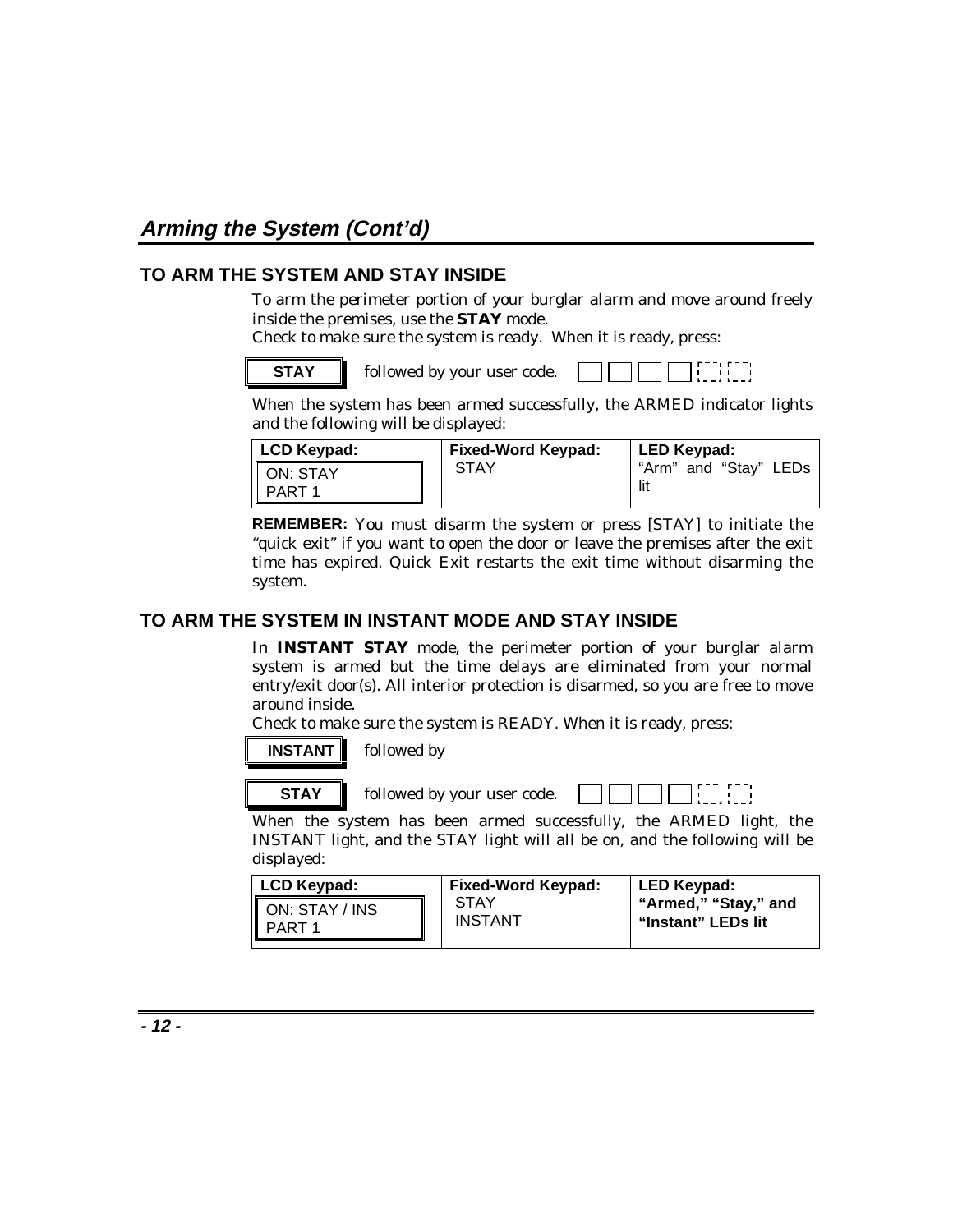### **TO ARM THE SYSTEM IN INSTANT MODE**

In **INSTANT** mode, all alarm sensors, including doors that normally have a delay to allow you to disarm the system, will report an alarm immediately if activated. Check to make sure the system is ready. When it is ready, press:

**INSTANT** followed by your user code.

When the system has been armed successfully, the ARMED light and the INSTANT light will be on, and the following will be displayed:

| <b>LCD Keypad:</b> | <b>Fixed-Word Keypad:</b> | LED Keypad:              |           |
|--------------------|---------------------------|--------------------------|-----------|
| ON: INSTANT        | <b>INSTANT</b>            | "Arm"<br>and<br>LEDs lit | "Instant" |

### **TO BYPASS A ZONE**

The Bypass function excludes a zone of protection from the security system until it is unbypassed (either by using the unbypass procedure or when you disarm the system). Bypassing can only be done while the system is disarmed.

**NOTE:** 24-hour zones may be bypassed, but can only be unbypassed if the zone is not faulted (condition has been cleared).

Press the BYPASS button. Then enter your user code and the zone number (01–24) to be bypassed, as follows:

**BYPASS** followed by your user code<sup>†</sup>  $\left| \begin{array}{c} \cdot \cdot \cdot \cdot \cdot \\ \cdot \cdot \cdot \cdot \cdot \end{array} \right|$  + **ZONE NO.** 

† If the Quick Bypass feature has been enabled by the installer, do not enter the user code when bypassing zones.

**NOTE:** Bypassed zones are **NOT** protected when the system is armed. After the bypass command has been accepted, the keypad sounds one long beep, and the following will be displayed:

| LCD Keypad:     | <b>Fixed-Word Keypad:</b>              | LED Keypad:                                          |
|-----------------|----------------------------------------|------------------------------------------------------|
| BYPASSED: ZN 01 | <b>BYPASS</b><br>zone number displayed | Zone LEDs of the<br>zone(s) bypassed slowly<br>blink |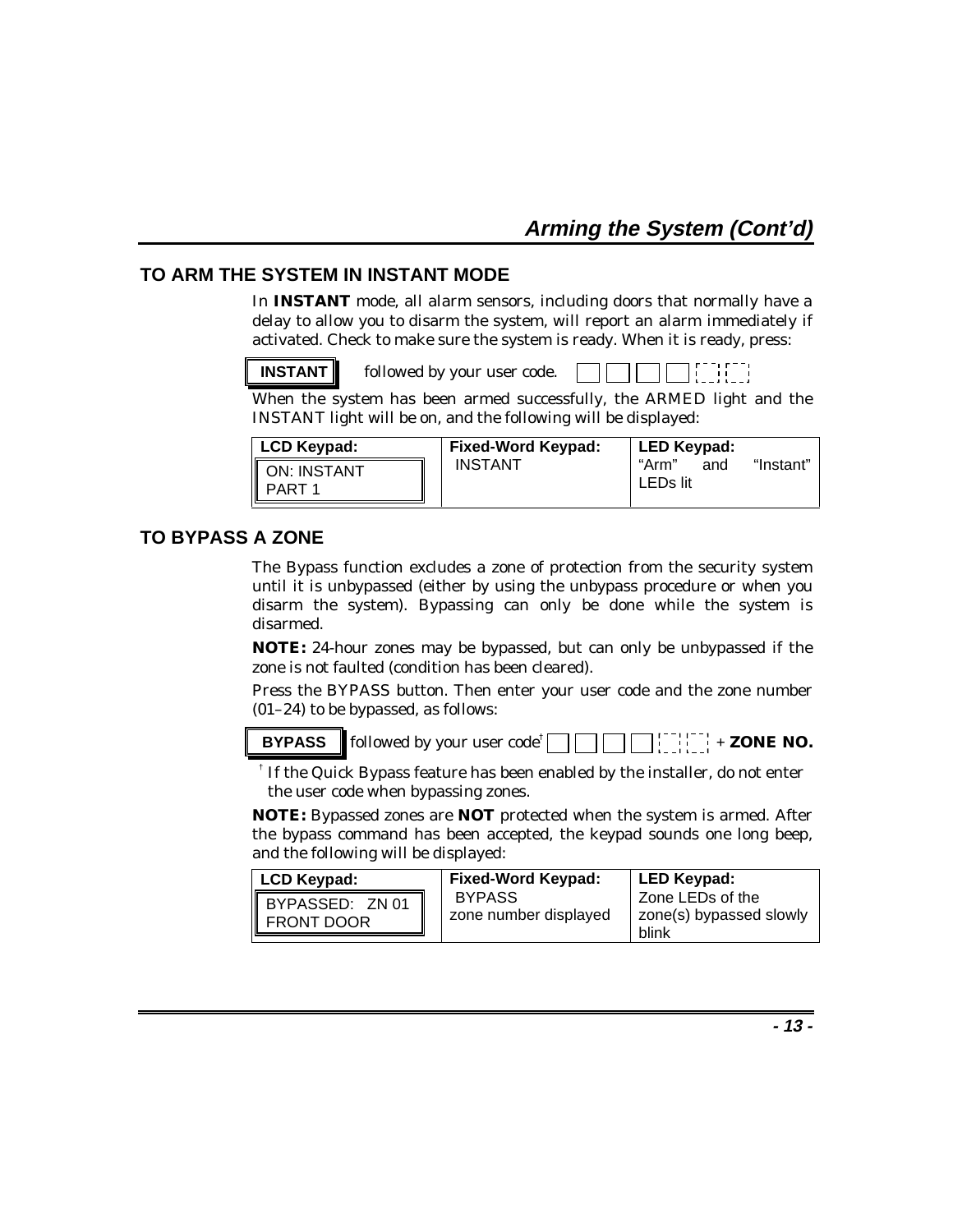# **Arming the System (Cont'd)**

To Bypass multiple zones, within 10 seconds of the BYPASS + User Code + Zone No. entry, enter

$$
\fbox{BYPASS} + \text{ZONE NO}.
$$

This command can be repeated for each zone to be bypassed (up to 24).

## **TO UNBYPASS A ZONE**

Pressing the BYPASS button returns a bypassed zone to normal operation. To unbypass a zone, the system must be disarmed (also note that 24-hour zones cannot be unbypassed if they are faulted). To unbypass a zone(s), repeat the bypass function as follows:

**BYPASS** followed by your user code<sup>†</sup>  $\begin{bmatrix} \cdot & \cdot & \cdot \\ \cdot & \cdot & \cdot \end{bmatrix}$  + **ZONE NO.**  $\Box$ 

After unbypassing, the zone display will show the state of the zones.

 $^\dagger$  If the Quick Bypass feature has been enabled by the installer, do not enter the user code when unbypassing zones.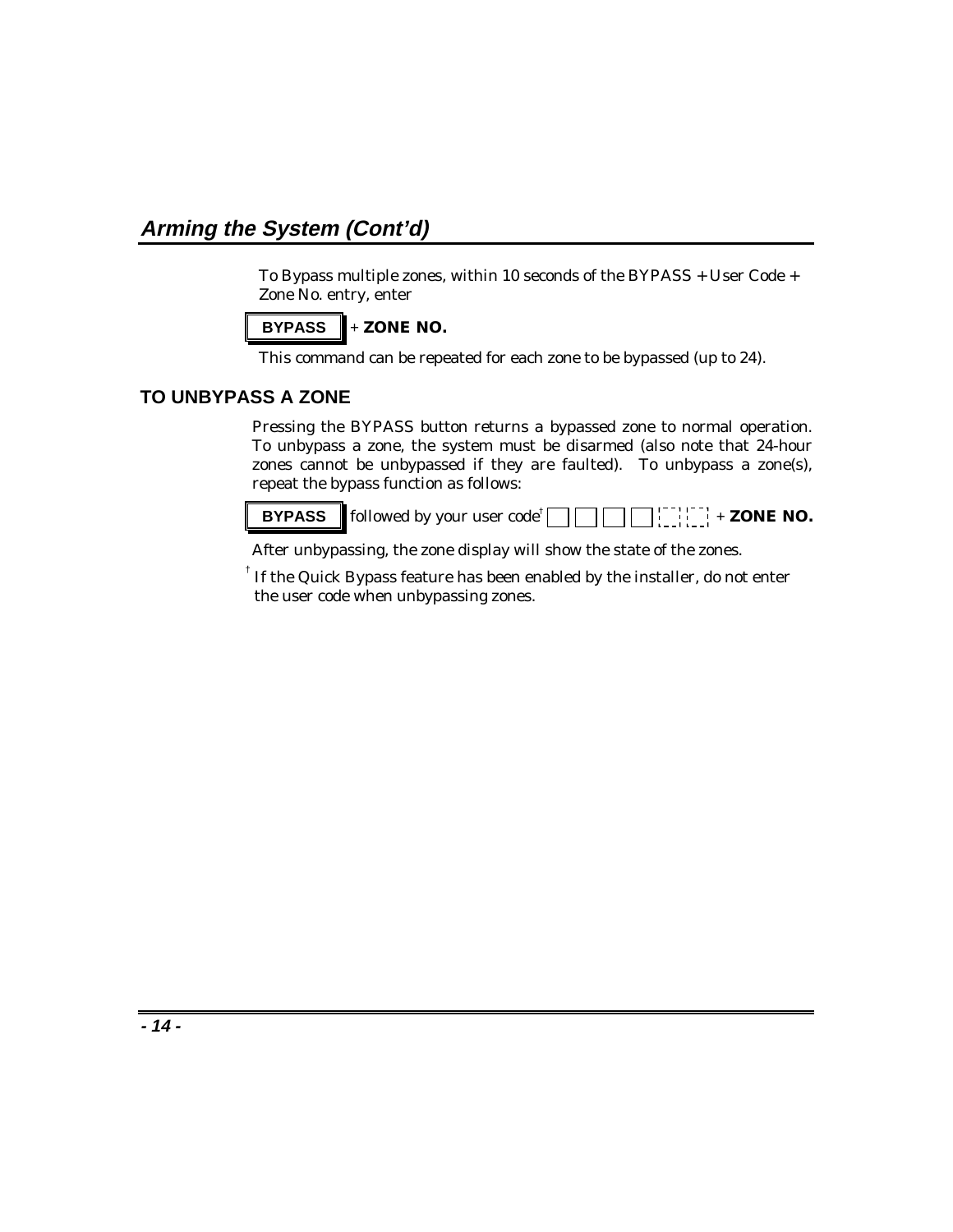# **Disarming the System**

When you disarm the system, you disarm only the burglar portion of your system; any smoke or heat detectors and panic keys will remain armed. You must enter through a designated entry door and disarm the system within the time allowed. You can have different amounts of time for different entry points. See your system reference sheet for the times established for your system.

To disarm your system:

Enter your user code. 

If no alarms have taken place, the ARMED light will go off, or the display shows:

| LCD Keypad:  | <b>Fixed-Word Keypad:</b> | LED Keypad:     |
|--------------|---------------------------|-----------------|
| SYSTEM READY | "Ready" LED lit           | "Ready" LED lit |

If alarms occurred when the system was armed or if a trouble condition exists, the display shows:

| LCD Keypad:                          | <b>Fixed-Word Keypad:</b>             | <b>LED Keypad, zone</b>                                                                                                                                                    |
|--------------------------------------|---------------------------------------|----------------------------------------------------------------------------------------------------------------------------------------------------------------------------|
| ALM MEM<br>PART 1<br>ZN <sub>1</sub> | "Armed" LED lit<br>"Ready" LED blinks | LED <sub>s:</sub><br>Fast Blink = alarm or tamper<br>Slow Blink = bypass<br>Slow Pulse = trouble, problem<br>with RF receiver, or low battery<br>Solid $On = zone$ faulted |

Burglary alarms will sound a steady tone at the keypad(s), and fire alarms will generate a pulsing sound.

**IMPORTANT:** If an intrusion has taken place while you were away, do not enter until the location has been checked. Call for help from a neighbor's house and wait there for the police.

To clear the display of alarm or trouble conditions and silence the audible alert:

Enter your user code again.

|  |  | ------ |
|--|--|--------|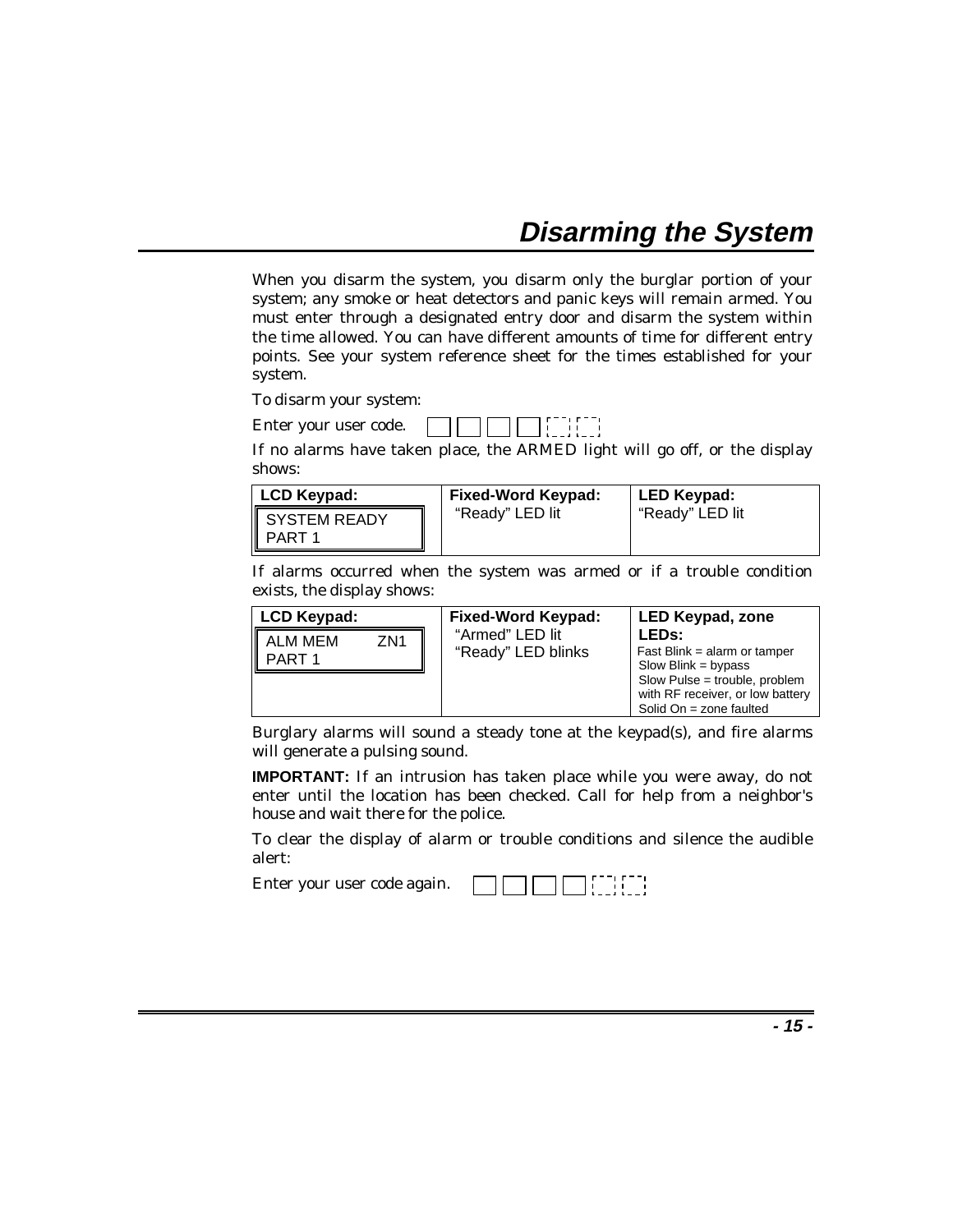# **User Codes**

### **TO ADD OR CHANGE A USER CODE**

Users can be added or changed directly at the keypad. Your system can have up to 32 different user codes, with each assigned to one of four authority levels and to a primary partition. The authority level determines the functions that users can perform. In addition, your system can be set up for 4-digit or 6-digit user codes. Ask your installer which type of user codes is used in your system.

#### **To add or change a user code, press the following:**



#### **Authority Levels**

|   | <b>Level   Functions Allowed</b>                                                                                                                                                            |
|---|---------------------------------------------------------------------------------------------------------------------------------------------------------------------------------------------|
| 1 | Primary Master: access all partitions, can view log and set time, assign other<br>user codes, all system functions                                                                          |
| 2 | Secondary Master: same as primary master except cannot change the primary<br>master's code                                                                                                  |
| 3 | User: cannot assign codes and cannot bypass zones                                                                                                                                           |
| 4 | Limited user: same as level 3, except can disarm the system only if it was armed<br>by another user with level 4 authority (cannot disarm if armed with user of higher<br>authority level). |

#### **Assigning Partitions to Users**

When a user code is assigned, that user is automatically allowed to perform system functions in the partition in which the user's code is assigned. You can also allow users to access other partitions and turn on open/close reporting to a pager by using the #7 command as follows:

[#] [7] [master user code] [user no.] [1, 2, or 4]

where: master user code = user with authority level 1 or 2

- user no. = the user that will be assigned access to other partitions
- 1, 2, or  $4 =$  the partition(s) 1-2 you want this user to have access to;
	- enter 4 if you want this user to send Open/Close reports to a pager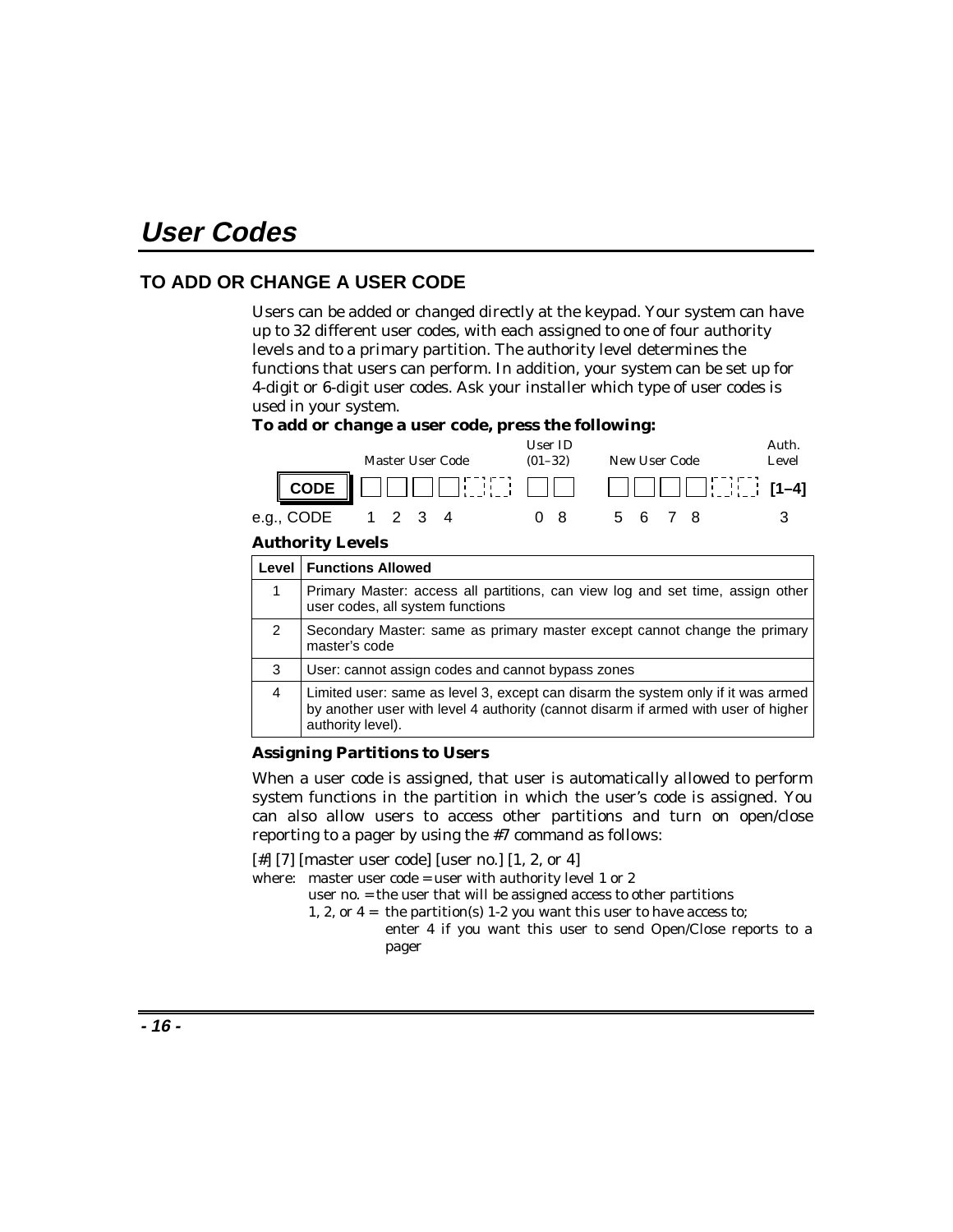#### **TO DELETE A USER CODE**

To delete a user, press the CODE button followed by the 4-digit master user code. Enter the user number, then press the [#] key to delete. For example, to delete user 3, do the following:

|                  | Master User Code | Hser ID | # Key To Delete |
|------------------|------------------|---------|-----------------|
| $\parallel$ CODE |                  | 03      | 「#1             |

**NOTE:** User No. 1, the master user, cannot be deleted but it can be changed using the ADD OR CHANGE A USER CODE procedure.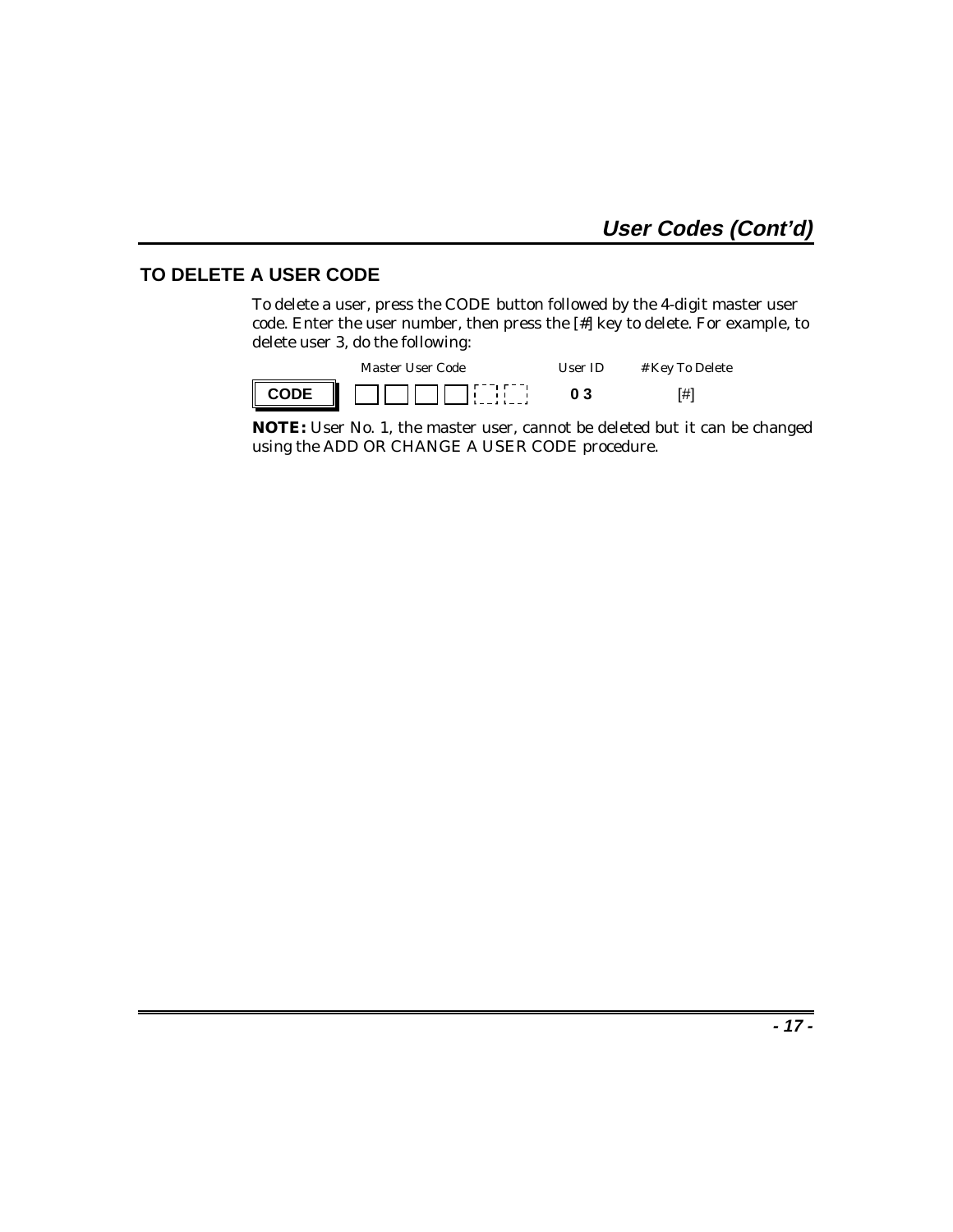# **Miscellaneous Commands**

#### **TO SEND HELP ALERTS**

Your system can be programmed for 3 separate keypad Send Help alerts that would send an emergency signal to your central station. See the System Reference sheet to see which have been programmed for your system.

#### **DURESS**

Your system can be programmed to send an emergency signal to the central station if you are forced to enter the premises under threat. If you choose to include this feature, assign codes to users 31 and 32, which are dedicated to this function, if programmed. Use these codes **only** under a duress circumstance.

#### **QUICK ARMING**

If programmed by your installer, Quick Arming allows you to arm the system in the AWAY mode without entering a user code.

| Press | I | then |  |  |
|-------|---|------|--|--|
|-------|---|------|--|--|

**NOTE:** Disarming your system always requires a valid user code.

**NOTE:** This system can be programmed by the installer for the AUTOSTAY feature, which automatically bypasses interior zones if you arm the system and do not exit through a delay zone during exit time.

#### **QUICK FORCED ARMING**

If programmed by your installer, Quick Forced Arming allows you to arm the system in the AWAY mode by automatically bypassing all zones that are not ready.

| <b>Press</b> |  | then |  |  |
|--------------|--|------|--|--|
|--------------|--|------|--|--|

**NOTE:** A valid user code is still required to disarm the system.

**UL NOTE:** This feature is disabled on UL installations.

**NOTE:** This system can be programmed by the installer for the AUTOSTAY feature, which automatically bypasses interior zones if you arm the system and do not exit through a delay zone during exit time.

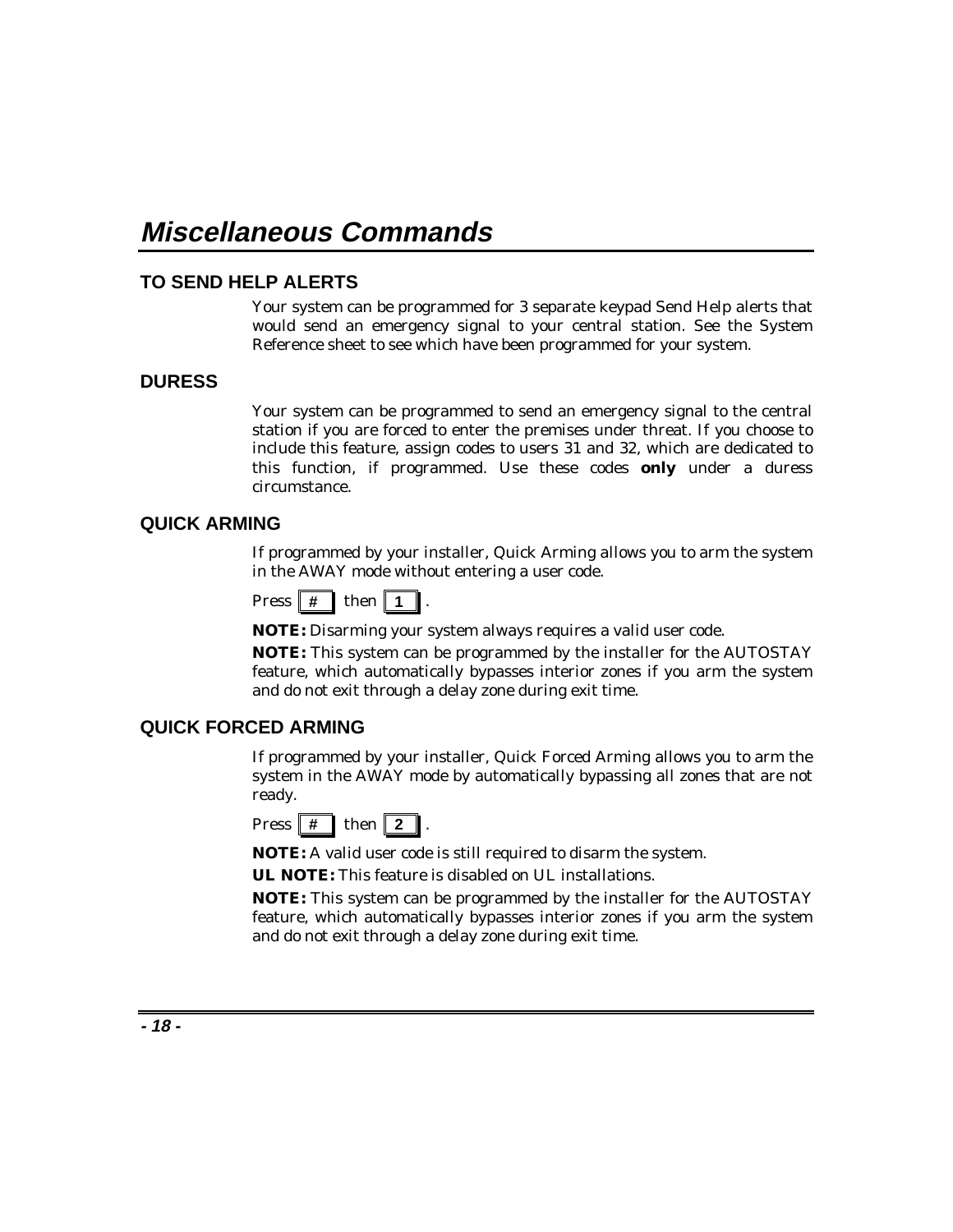#### **QUICK BYPASS**

If you have Quick Bypass programmed for your system, you can bypass zones without entering your user code. The Quick Bypass procedure is:

**BYPASS p**lus 2-digit Zone No. (e.g., 01 for zone 1)

**NOTE:** Bypassed zones are not protected when the system is armed. After the bypass command has been accepted, the keypad sounds one long beep. The zone light of the bypassed zone(s) slowly blinks, or the display shows:

| LCD Keypad:                            | <b>Fixed-Word Keypad:</b> | LED Keypad:                                                |
|----------------------------------------|---------------------------|------------------------------------------------------------|
| BYPASSED:<br>PART 1<br>ZN <sub>1</sub> | Bypass LED lit            | Zone light of the<br>bypassed zone(s) will<br>slowly blink |

**NOTE:** Temporary users (i.e., babysitters, housekeepers, etc.) should not be shown the Bypass procedure.

#### **QUICK EXIT**

Restarts exit delay time if the system is already armed. This allows someone to leave after the system has been armed, without having to disarm the system first. To restart the exit delay time, press:



#### **TO TURN CHIME ON/OFF**

Chime is an optional feature that causes the keypad to beep when selected doors are opened while the burglary protection is disarmed.

Only your installer can program a zone for the Chime feature, but once programmed, you can turn Chime on or off to meet your daily needs.

To turn Chime on or off, press:

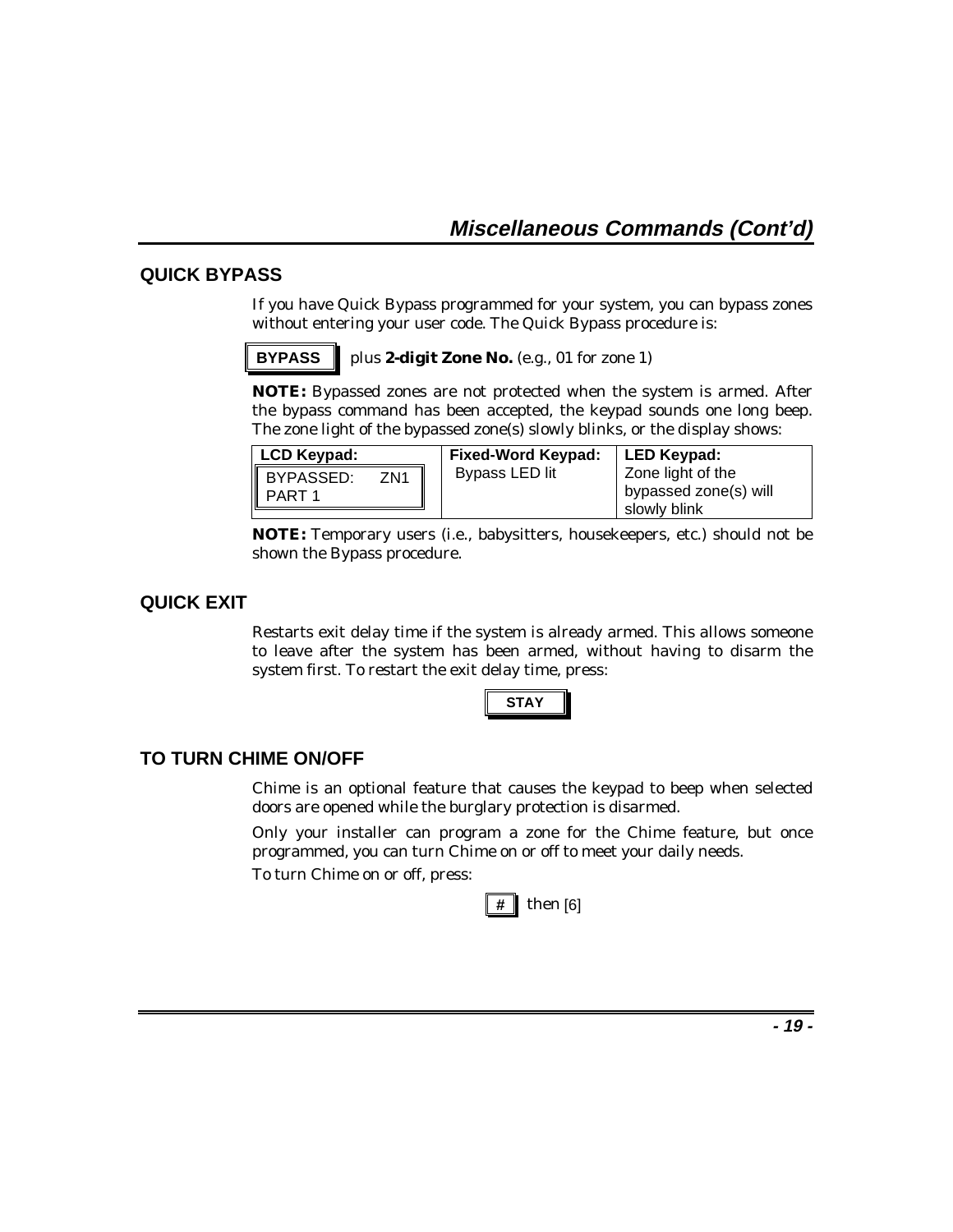## **ASSIGN USERS ACCESS TO OTHER PARTITIONS**

You can assign users access to any of the partitions in a multi-partition system by entering the following:

 **#** [7] [master code] [user number] [1, 2]

where 1, 2 are the partitions to which the user is authorized to access.

### **CHANGE PARTITION**

To arm or disarm other partitions from your keypad, enter the following:

 $\boxed{\#}$  [0] [1-2, 0, 9]

where:  $1-2^*$  = the desired partition you wish to change to

 $0 =$ arms all partitions

9 = disarms all partitions

\*When you enter a partition number (1 or 2), the system displays the current armed state for that partition. You can then arm or disarm by entering the arming/disarming command.

### **TO SET AUTO-ARM TIME**

Auto-Arm Time lets you set the time your system automatically arms. To set the Auto Arm Time, press:

 $\parallel \# \parallel [5]$  [4] [user code] [hour 00–23] [minute 00–59]

The keypad will prompt you for the required entries.

### **TO VIEW QUICK COMMAND LIST (LCD Keypads Only)**

To view a display of available quick commands, press:  $\mathbf{H}$  then [5] [0].

To step through the available quick commands, press  $\parallel$ 

To exit the quick command list, press  $\|\ast\|$ .

## **TO VIEW AUTO-ARM TIME (LCD Keypads Only)**

To view the auto-arm time for the partition to which the keypad is assigned, press:  $\boxed{\#}$  then [5] [2] then user code with authority level 1 or 2.

AUTOARM TIME: 05:00PM

(The user code is not required if so programmed by installer.)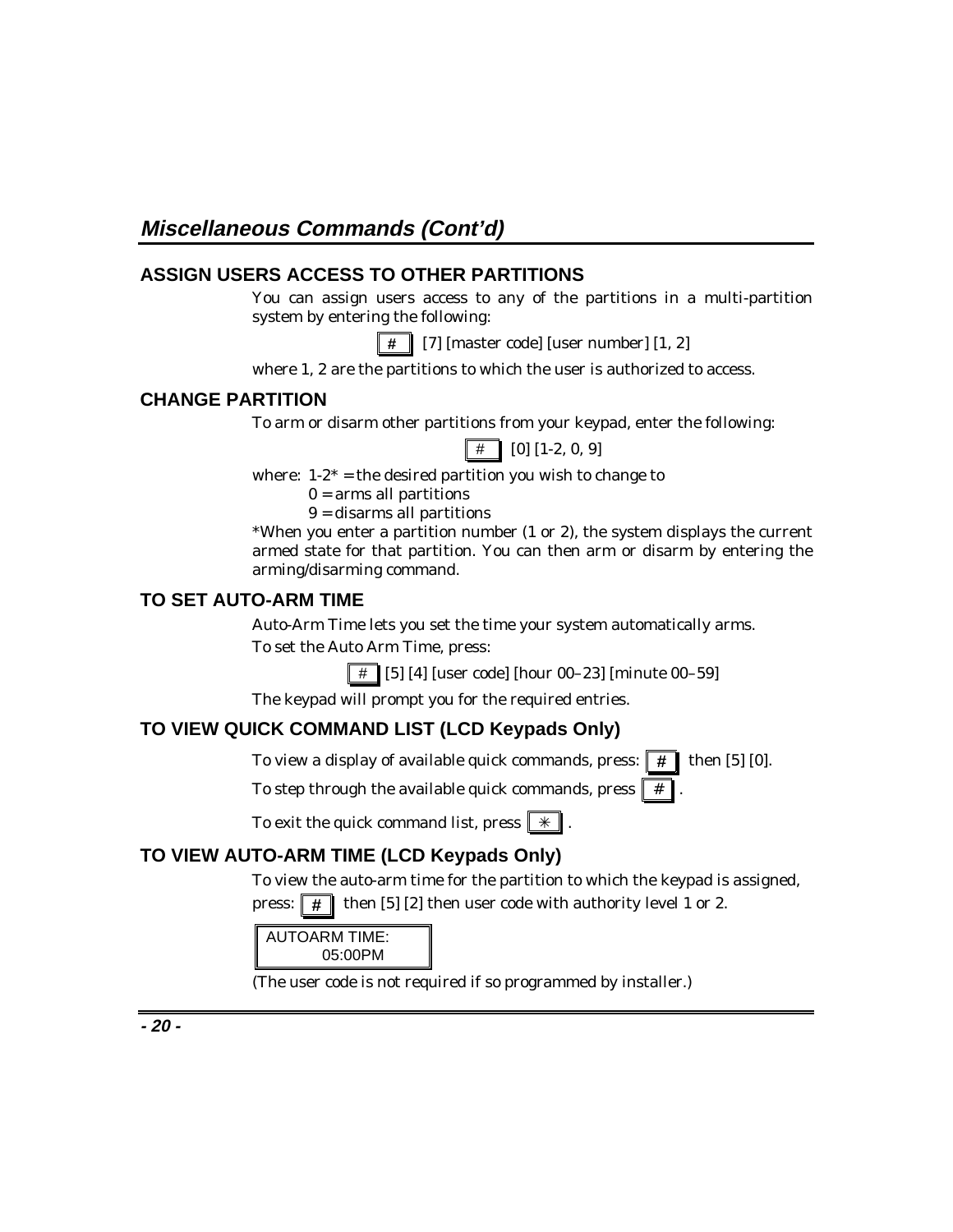### **DOOR STRIKE**

To activate door strikes:

Press:  $\boxed{\#}$  then [5] [7], then Door No.

If programmed, certain user codes can also be used to open a door. See your installer for door numbers.

### **TO VIEW TIME (LCD Keypads Only)**

To view the system time, press:  $\parallel \# \parallel$  then [5] [1]. A typical display is as follows:

 Jan 27, 2001 08:15A

### **TO SET TIME**

To set the time, press:  $\parallel \# \parallel [3]$  then user code<sup>\*</sup>, then follow the prompts (on LCD keypads only) and enter the hour, minute, month, day, and year. All entries are 2-digit entries.

\*The user code is not required if so programmed by installer.

### **TO DISPLAY ZONE DIRECTORY (LCD Keypads Only)**

To view a list of the zones in the current partition, press:  $\|\vec{\boldsymbol{H}}\|$  [4]. The zones will automatically scroll.

#### **USER LOG VIEW (LCD Keypads Only)**

To view the system log, press:  $\parallel \# \parallel$  [5] [3] plus your user code<sup>\*</sup>. When the command is accepted, the display will show the most recent event. Pressing either the  $\|\text{STAY}\|$  or  $\|\star\|$  keys exits this mode. Pressing any other key advances to the next valid log entry.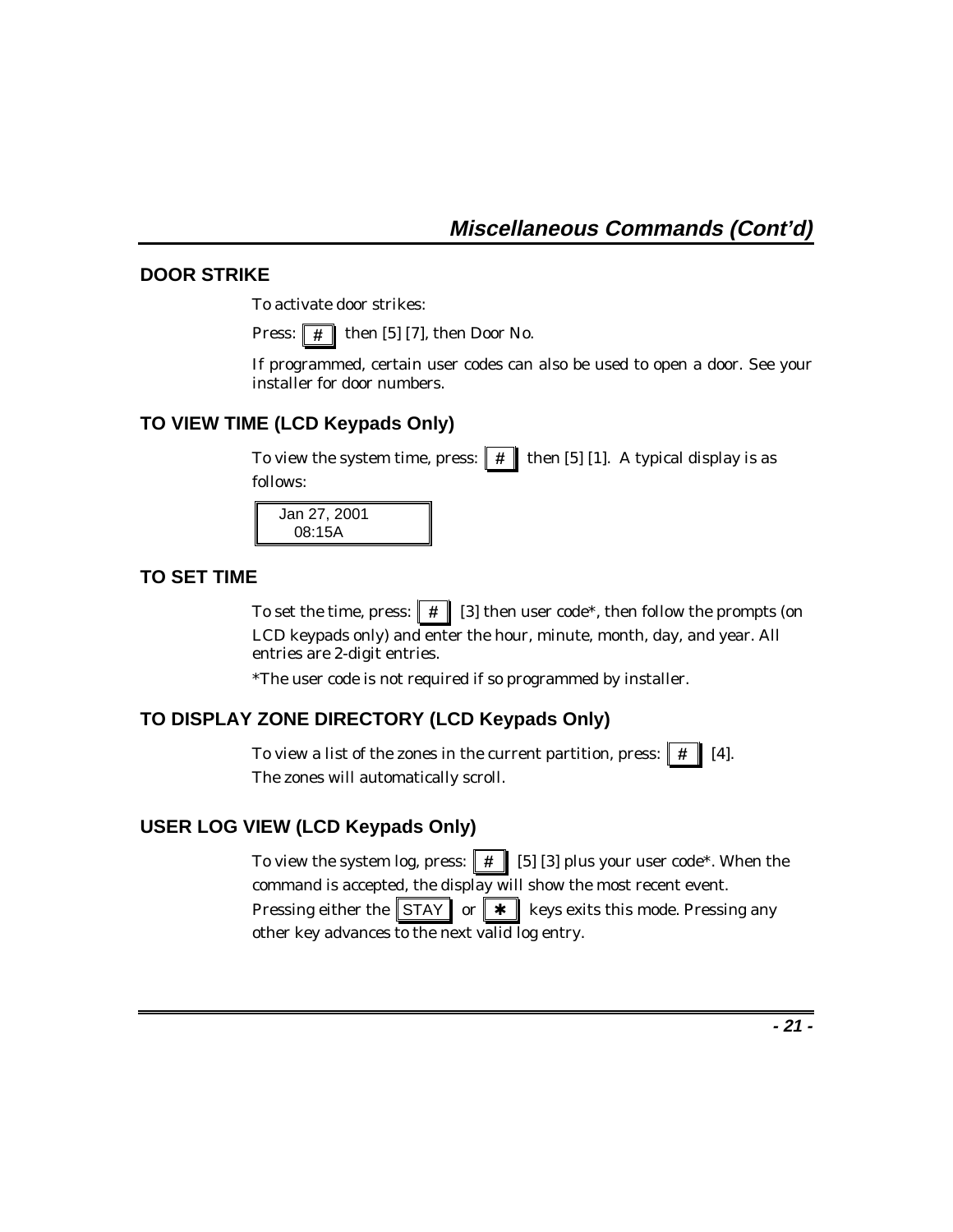# **Miscellaneous Commands (Cont'd)**

#### **KEY FOB LOW-BATTERY TEST**

To activate the key fob low-battery test:

**Press:**  $\#$  then [5] [6]

The test mode is indicated as follows:

| LCD Keypad:                        | <b>Fixed-Word Keypad:</b> |                    | LED Keypad:      |
|------------------------------------|---------------------------|--------------------|------------------|
| Keyfob Bat. Test                   | АC                        | An acknowledgement |                  |
| $\parallel$ #56<br>$\star = E$ xit | FO                        | TEST               | tone is sounded. |

When a keyfob button is pressed, the system will provide a display indicating if the keyfob has a low-battery condition.

The system exits this mode when the star  $[∗]$  key is pressed.

### **ON-LINE DOWNLOAD**

If enabled by your system installer, an on-line download allows you to initiate a remote communications session with the Central Station (CS) Downloading computer from the control panel location. Typically, the CS initiates a remote communications session. On-line Downloading allows you to call the office (from the same telephone line as the panel), discuss the action required, and allow the CS operator to complete the request while on-line; no additional telephone call is needed. Note that the office number that is dialed should be the phone line that the downloading computer is attached to. On-line connection can be made as follows:

- 1. Uses the home telephone to dial the CS Downloading modem telephone line. Connection is made with a person at the CS Downloading computer and the account to be downloaded will be verbally identified.
- 2. Enter  $\|\# \|\$  **9** . This will cause the control panel to react as if it received a request for a remote communications session, and to look for the standard panel-to-CS protocol.
- 3. Once the standard connection is made, the necessary remote communications sessions can take place (upload, download, remote commands).
- 4. Hang up the telephone to prevent interference that may affect upload/download data. The downloader software will automatically terminate the connection after remote communications end.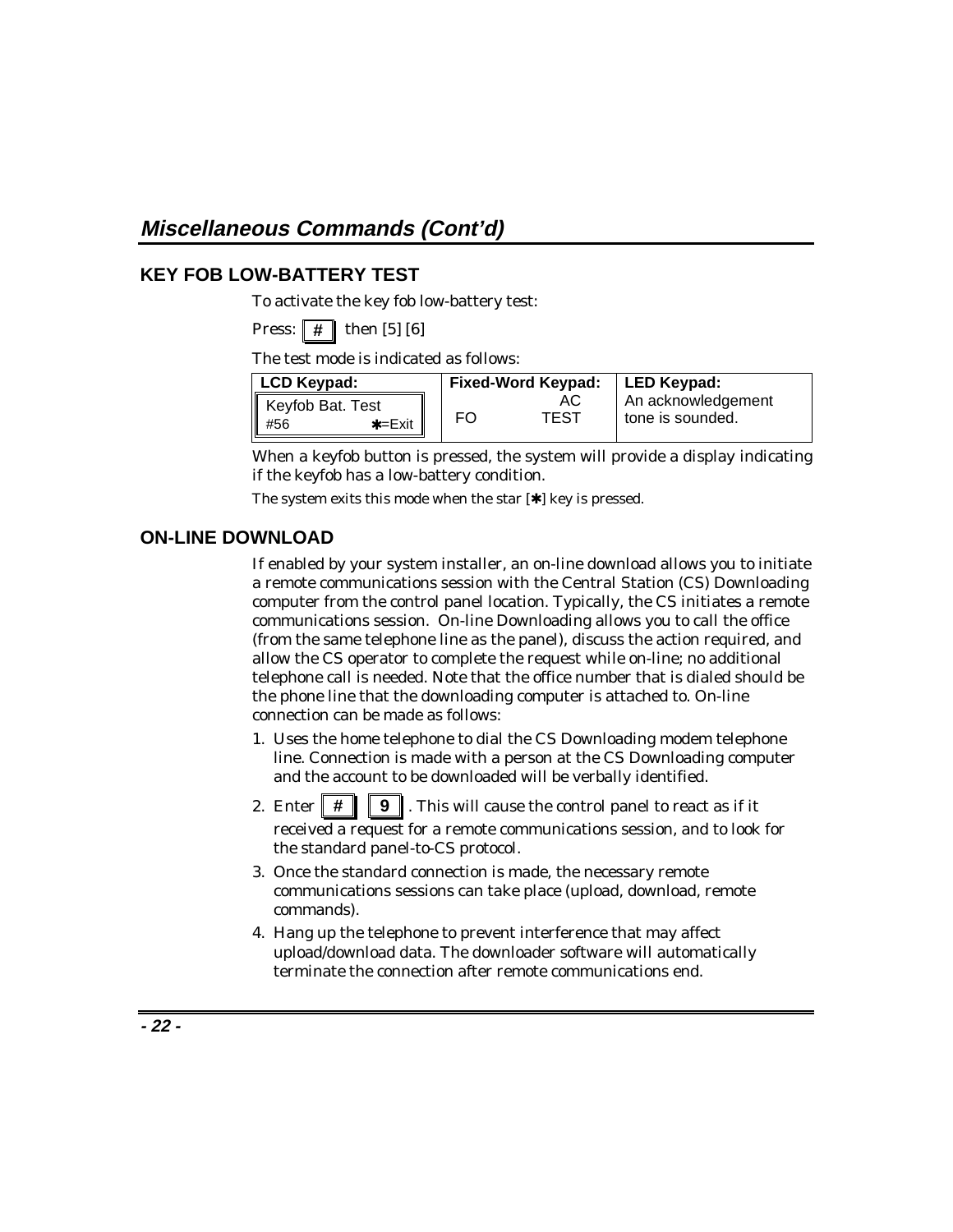**Using a Pager**

If programmed, the system can send messages to a pager. The messages are displayed as follows:



where:

- "ACCT" = the 4-digit central station No. 1 account number set by your system installer. We suggest that you obtain the number from your system installer and record it here. " $ACCT" =$ 
	- " $E$ " = the event code. There are 4 event types: alarms, troubles, openings, and closings. These event codes are as follows: Openings =  $0$ , Closings =  $1$ , Alarm or Trouble =  $9$
	- " $XX$ " = the zone (01–24) or user (1–32) designation, depending on the event.



If multiple events occur, the signal for the highest-priority event is sent first. Events ranked from highest to lowest priority are alarm, trouble, open, and close.

#### **CHANGING THE PAGER PHONE NUMBER (FOLLOW-ME)**

You can change your pager follow-me phone number as follows if your installer enabled this feature:

1. Access pager number programming by pressing the following keys in sequence:

#### **[#], [5], and [8]**

An acknowledgement tone sounds to indicate pager number programming has been accessed.

The [#], [5], [8] command is accessible only while the system is disarmed and the dialer, dialer delay, and bell are not active.

In pager phone number programming mode, only the LCD keypad provides visual display of the numbers already programmed or numbers that are being changed. The LED and fixed-word style keypads provide no visual keypad display of these numbers.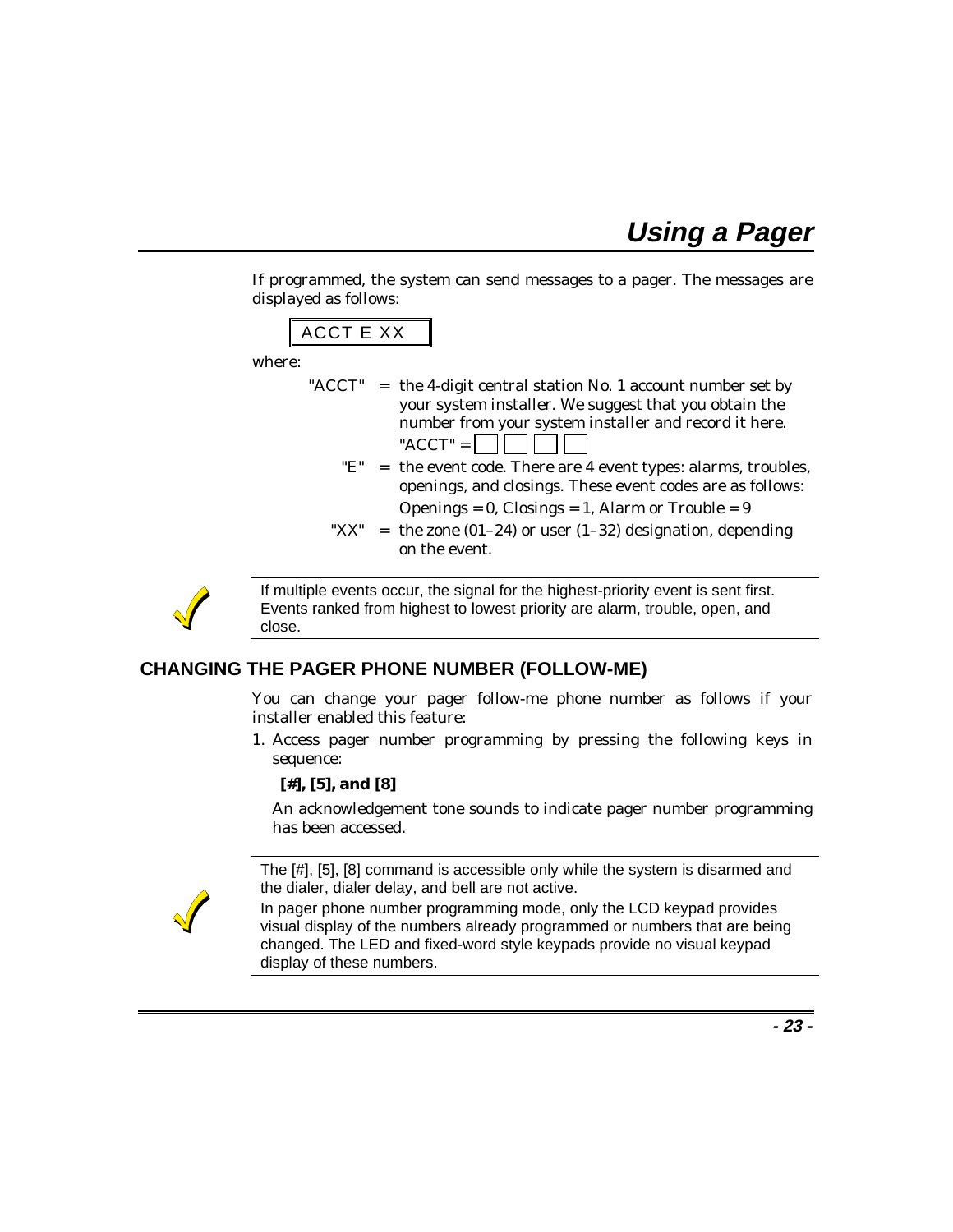# **Using a Pager (Cont'd)**

- 2. Enter your new pager phone number. Your new pager phone number may consist of up to 16 characters  $(1-9, 0)$ . It may be necessary to add time to allow the pager to answer before dialing your pager number. To enter a 2 second pause, press the [CODE] key. (Entering a 2-second pause is optional and is not required to enter your pager phone number.) If the [CODE] key was pressed, it counts as one character. The keypad will emit a single acknowledgement chirp as each number is pressed.
- 3. Press the [#] key after you have made your pager phone number changes. Pressing the [#] key saves your new pager number and nulls out the remaining locations. An acknowledgement tone sounds.

To exit without saving changes, press the [✱] key to exit pager phone number programming. An acknowledgement tone sounds to indicate pager number programming has been exited.



If you press the [✱] key without first pressing the [#] key to save your new pager phone number, the system exits the pager phone number programming mode without saving the changes.

If no key is pressed within 10 seconds, the pager phone number programming mode times out and exits automatically without saving any information entered.

#### **TURN PAGER REPORTING ON/OFF FOR THE PARTITION**

You can turn on/off the open–close reporting feature for a partition by entering the following:

> **[#] [8] –** The display prompts you to toggle the feature on/off with the  $[$ # $]$  key. To exit, enter the  $[$ \* $]$  key.

#### **TURN PAGER REPORTING ON/OFF FOR A USER**

You can turn on/off the open–close reporting feature for a user by entering the following:

[#] [7] [master code] [user number] [4]

**NOTE:** The [#] [7] command is also used to assign a user to a different partition (see *Miscellaneous Commands*).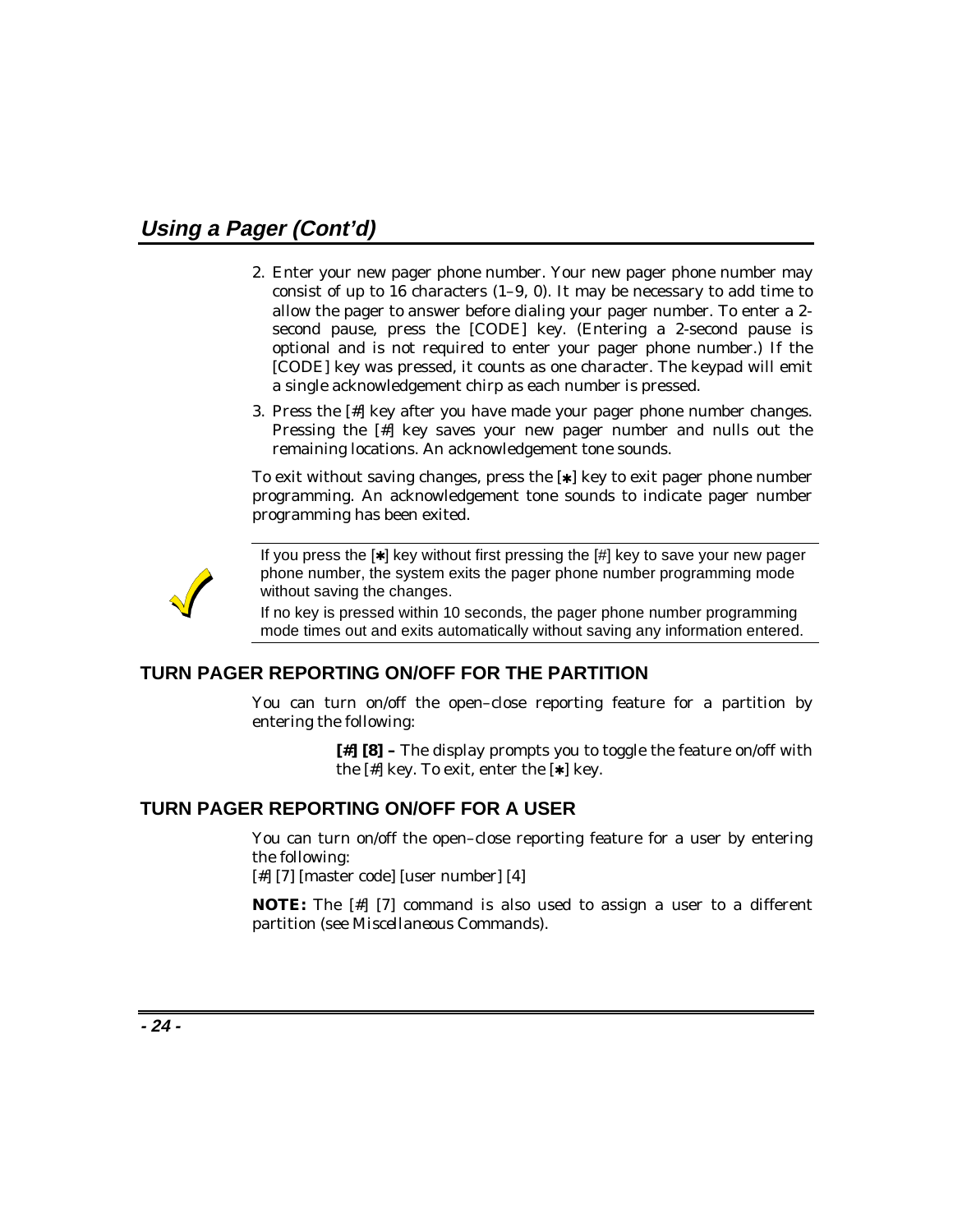# **Testing the System**

#### **SYSTEM TEST**

#### **We recommend that you test your system once a week using the following procedure:**

**NOTE:** If your system is monitored, contact your central station before you perform this test.

- 1. Arm your security system.
- 2. Wait until your exit time is over. Then activate the system by opening a protected zone (for example: a window or door).
- 3. Confirm that the alarm sounding device (bell or siren) sounds. If your system is connected to a central station, the keypad will sound the ringback tone to confirm that the signal was received.
- 4. Disarm the security system.
- 5. Call the central station to tell them you are finished testing.

#### **BATTERY TEST**

We recommend that you test your battery once a month. In order to test your backup/standby battery, the following procedure should be followed:

- 1. Disconnect AC power to the system.
- 2. Observe that the AC indicator light on the keypad goes off.
- 3. Activate your alarm by performing the above SYSTEM TEST. Remember to contact your central station if your system is monitored.
- 4. Reconnect AC power to the system.

The National Fire Protection Association publishes a standard for fire warning equipment (NFPA publication #72). Further information can be obtained by contacting: NFPA Public Affairs Dept., Batterymarch Park, Quincy, MA 02269.

If you have any further questions about the operation of your system, please contact your alarm company.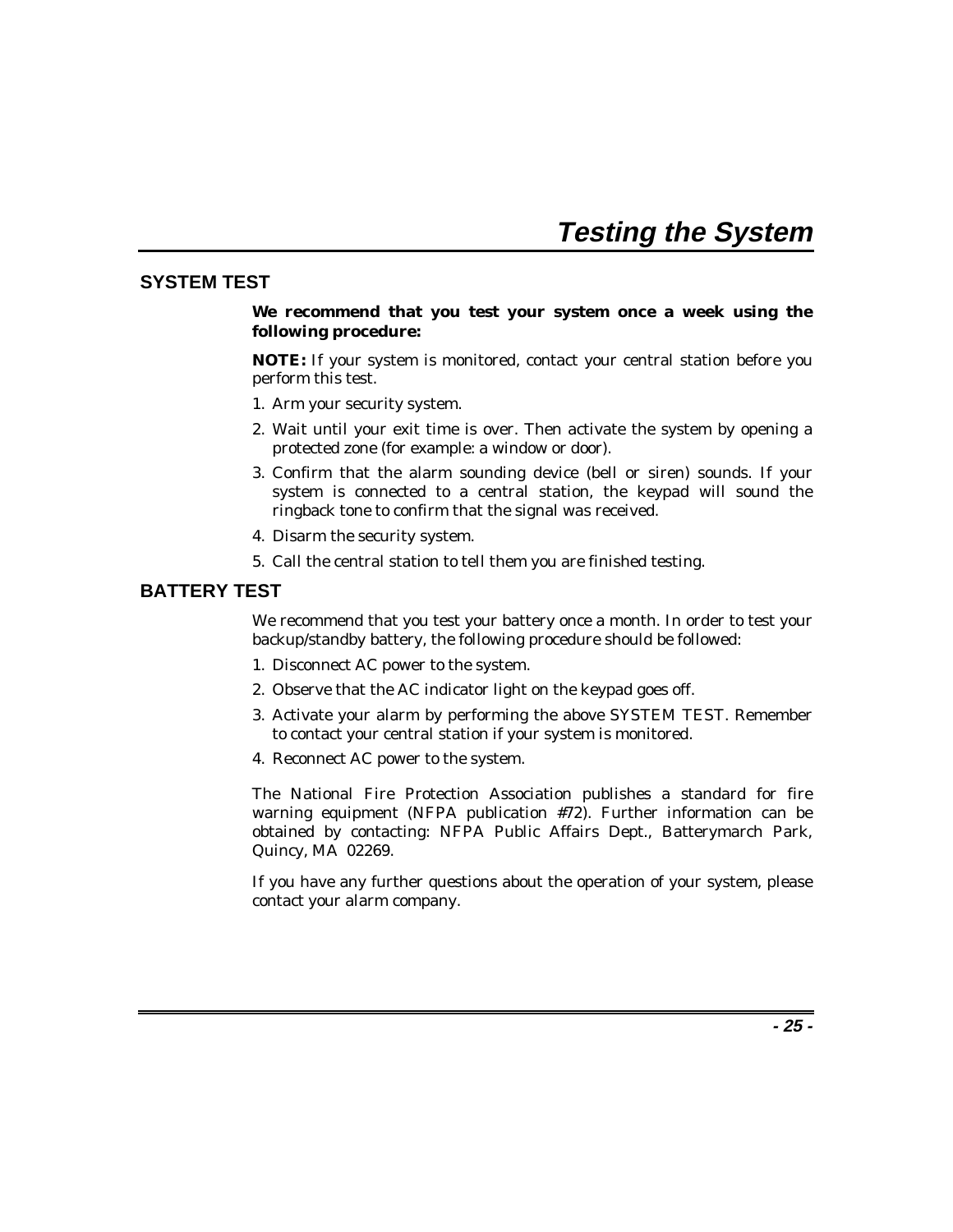# **Recommendations on Smoke Detectors**

With regard to the number and placement of smoke/heat detectors, we subscribe to the recommendations contained in the National Fire Protection Association's (NFPA) Standard #72 noted below.

Early warning fire detection is best achieved by the installation of fire detection equipment in all rooms and areas of the household as follows: A smoke detector installed outside of each separate sleeping area, in the immediate vicinity of the bedrooms and on each additional story of the family living unit, including basements and excluding crawl spaces and unfinished attics.

In addition, the NFPA recommends that you install heat or smoke detectors in the living room, dining room, bedroom(s), kitchen, hallway(s), attic, furnace room, utility and storage rooms, basements, and attached garages.

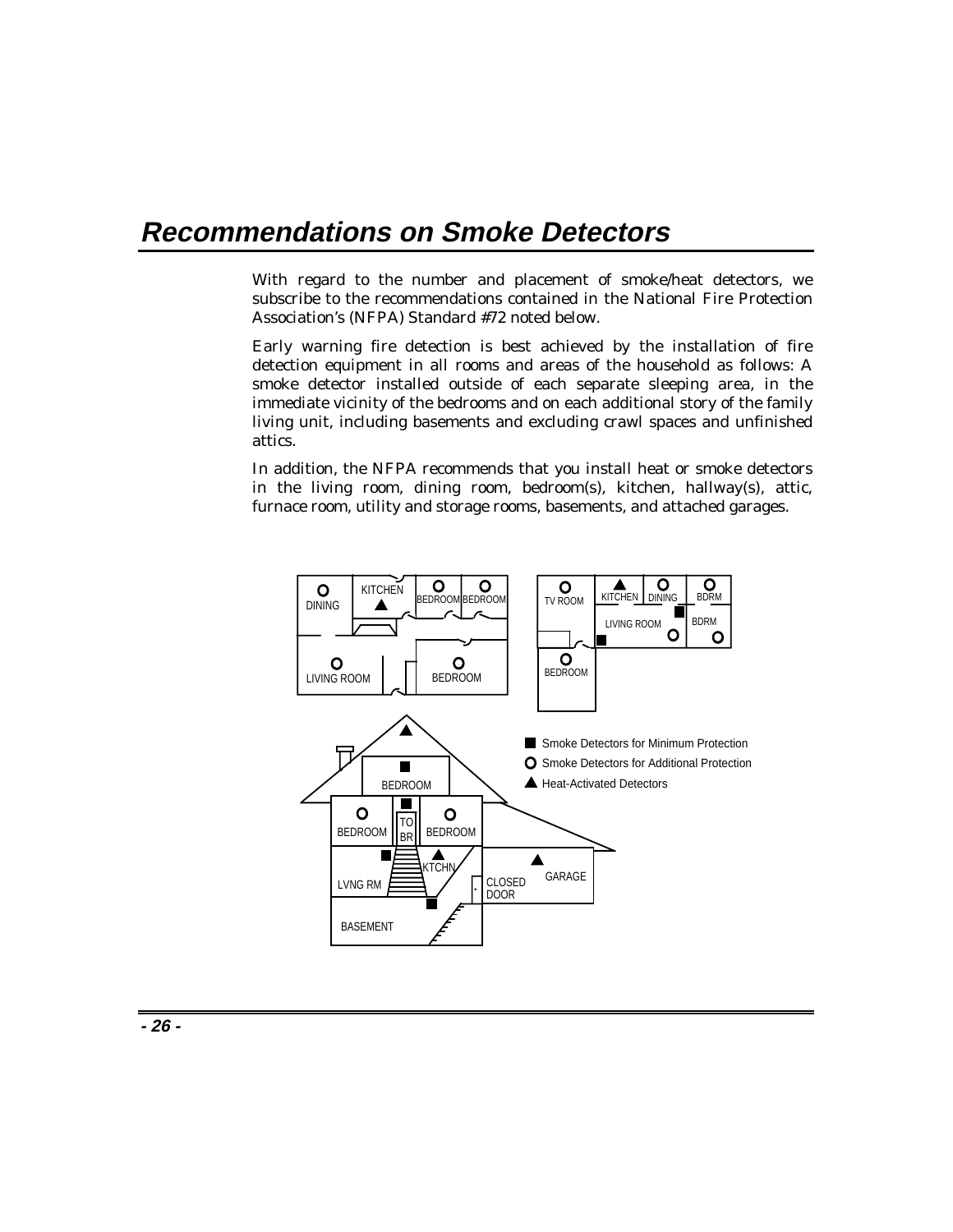# **Emergency Evacuation**

Establish and regularly practice a plan of escape in the event of fire. The following steps are recommended by the National Fire Protection Association:

- 1. Position your detector or your interior and/or exterior sounders so that they can be heard by all occupants.
- 2. Determine two means of escape from each room. One path of escape should lead to the door that permits normal exit from the building. The other is an alternative route, such as through a window, should your normal escape path be unpassable. Station an escape ladder at such windows if there is a long drop to the ground.
- 3. Sketch a floor plan of the building. Show windows, doors, stairs, and rooftops that can be used to escape. Indicate escape routes for each room. Keep these routes free from obstruction and post copies of the escape routes in every room.
- 4. Assure that all bedroom doors are shut while you are asleep. This will prevent deadly smoke from entering while you escape.
- 5. Try the door. If the door is hot, check your alternate escape route. If the door is cool, open it cautiously. Be prepared to slam the door shut if smoke or heat rushes in.
- 6. When smoke is present, crawl on the ground. Do not walk upright, since smoke rises and may overcome you. Clearer air is near the floor.
- 7. Escape quickly; don't panic.
- 8. Establish a common meeting place outdoors, away from your house, where everyone can meet and then take steps to contact the authorities and account for those missing. Choose someone to assure that nobody returns to the house — many die going back.

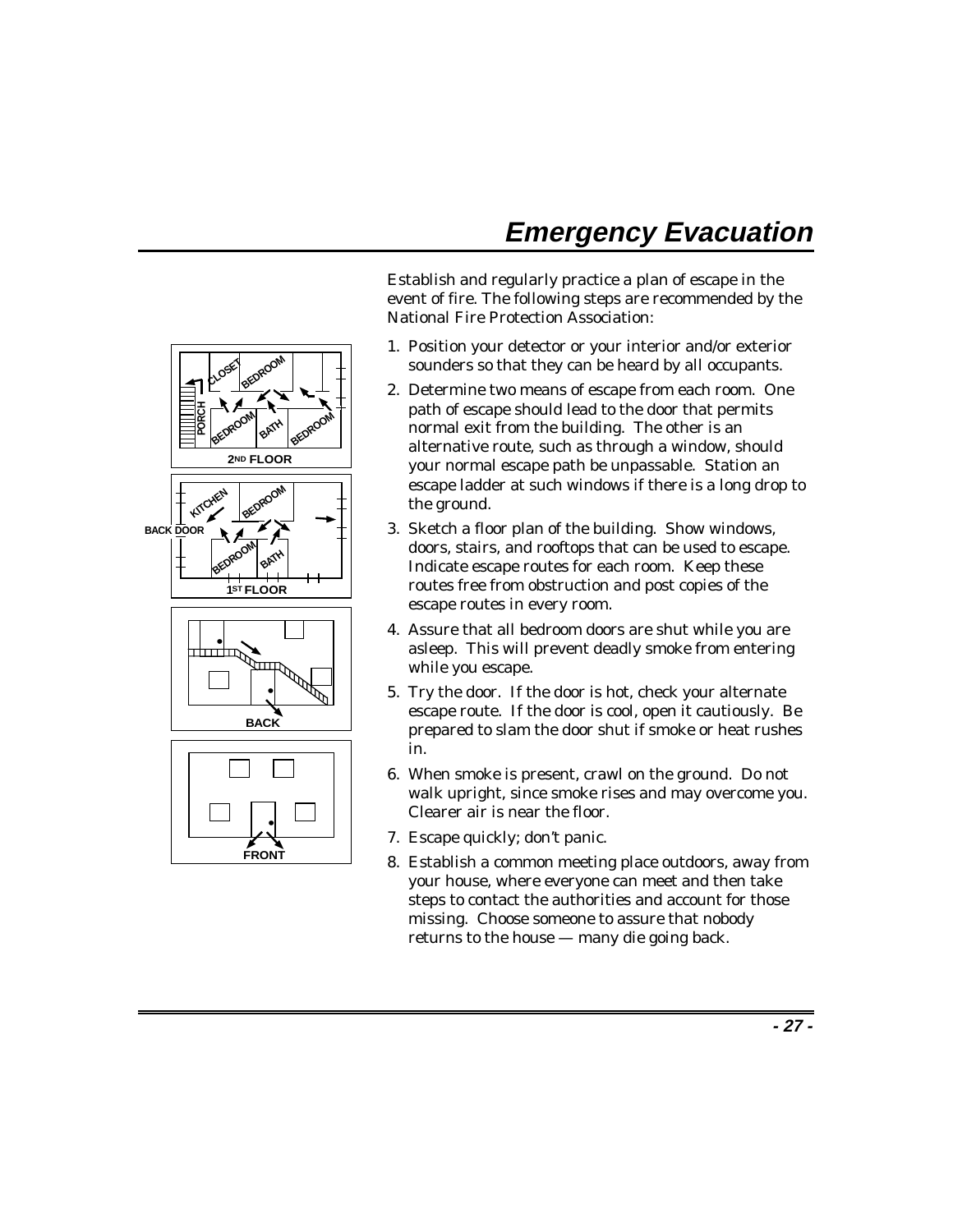# **Glossary**

| <b>AC INDICATOR:</b>   | Small green power on-off light between the center buttons on the<br>keypad. When lit, the system is running on primary power; when not<br>lit, the system is running off the backup battery.                                                                                                                                                                                                                                                        |
|------------------------|-----------------------------------------------------------------------------------------------------------------------------------------------------------------------------------------------------------------------------------------------------------------------------------------------------------------------------------------------------------------------------------------------------------------------------------------------------|
| <b>ALARM:</b>          | Sound from keypad or other horn/siren indicates a burglar alarm, fire<br>alarm, or other condition you should be alerted to.                                                                                                                                                                                                                                                                                                                        |
| <b>ARMED/DISARMED:</b> | These terms refer to the burglary portion of your security system.<br>There are several levels of operation that allow you to protect part of<br>your premises while you remain inside. Fire sensors and other<br>emergency and environmental features are always active and ready<br>(armed); they are not affected in any way by arming or disarming the<br>burglary portion of your security system. See ARMED-INSTANT,<br>ARMED-STAY, and STAY. |
|                        | ARMED INDICATOR: Red light in the upper portion of the keypad labeled "Armed." When<br>lit, some part of the burglar alarm system is armed; when not lit, the<br>burglary portion of the system is disarmed.                                                                                                                                                                                                                                        |
| <b>ARM-STAY:</b>       | A system setting that turns on the perimeter protection of the<br>building but allows movement throughout the interior.                                                                                                                                                                                                                                                                                                                             |
| AWAY:                  | A system setting that protects the premises while it is unoccupied. All<br>burglary sensors are active.                                                                                                                                                                                                                                                                                                                                             |
| <b>BURGLARY/FIRE:</b>  | The two major functions of a security system. Fire protection is<br>always armed and cannot be disarmed. The burglary sensors protect<br>against unauthorized entry into your premises. The burglary<br>protection can be armed and disarmed and programmed for special<br>levels of access and notification.                                                                                                                                       |
| <b>BYPASS FEATURE:</b> | The Bypass feature allows you to exclude a selected zone or zones<br>from the burglar alarm protection.                                                                                                                                                                                                                                                                                                                                             |
| <b>BYPASS BUTTON:</b>  | A button on the keypad used to activate the Bypass feature.                                                                                                                                                                                                                                                                                                                                                                                         |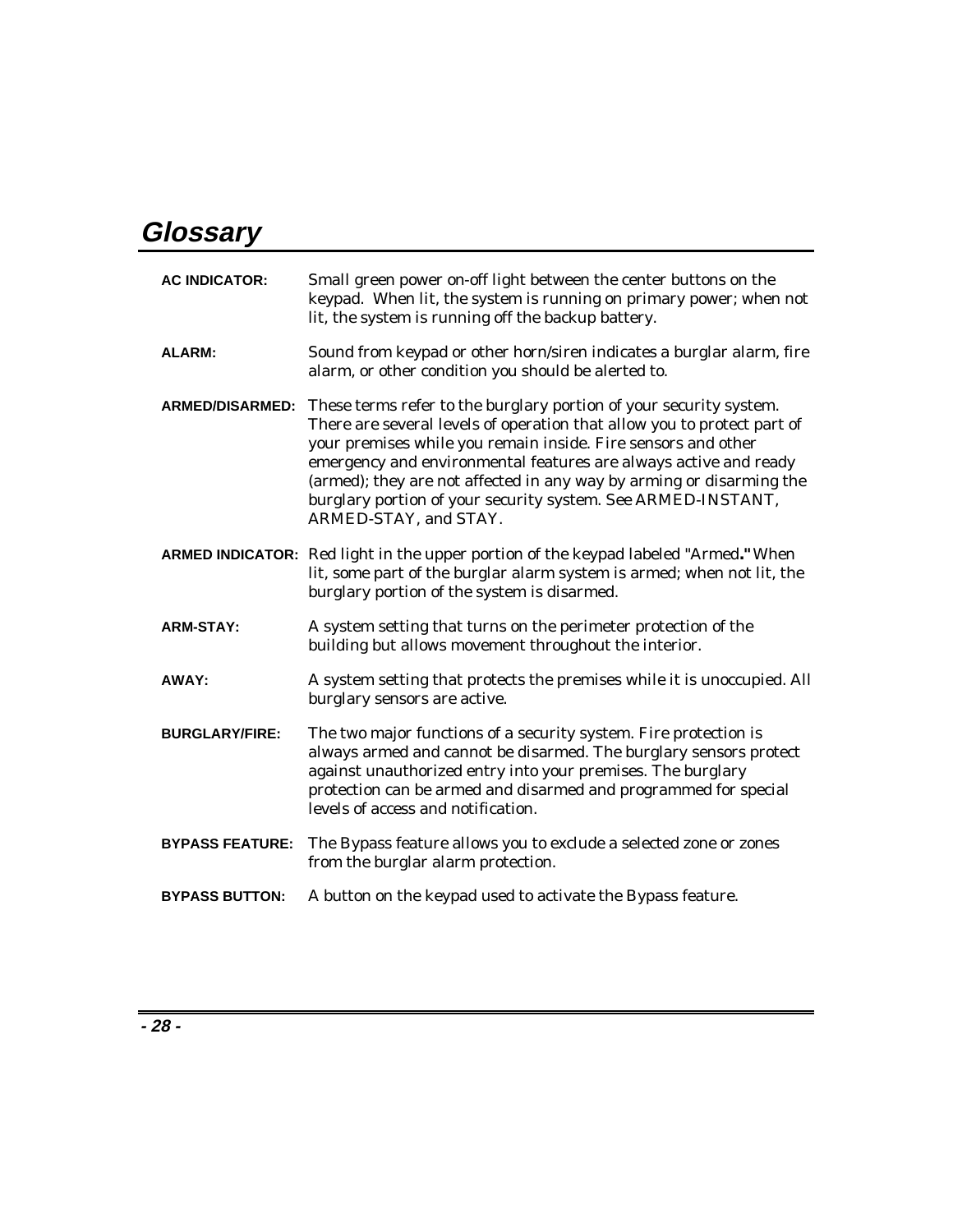|                       | <b>CENTRAL STATION:</b> The signal monitoring center contacted by your security system over<br>the telephone and/or other communication channels when alarms are<br>activated if your system is programmed to communicate alarms off<br>site. The central station will follow their procedures and your<br>instructions for contacting the proper authorities when a signal is<br>received. |
|-----------------------|---------------------------------------------------------------------------------------------------------------------------------------------------------------------------------------------------------------------------------------------------------------------------------------------------------------------------------------------------------------------------------------------|
| <b>CHIME FEATURE:</b> | An optional feature that causes the keypad to chime for one second<br>when selected doors are opened when the burglary protection is<br>disarmed. Once programmed by your installer, you can turn Chime<br>on and off with $[#]$ [6].                                                                                                                                                       |
| <b>DISARMED:</b>      | See ARMED/DISARMED.                                                                                                                                                                                                                                                                                                                                                                         |
| <b>DURESS:</b>        | Duress is a system feature that you may have programmed into your<br>system. If someone forces you to disarm your system, entering the<br>special Duress user code disarms the system and sends a silent<br>duress emergency signal to the central station so personnel there can<br>respond appropriately.                                                                                 |
| <b>ENTRY DELAY:</b>   | The period of time allowed between opening a designated entry/exit<br>door and disarming the alarm system before the system will register<br>an alarm condition. This is determined at the time of installation.<br>Your system supports two entry times, allowing you to have a<br>different length of time for different doors.                                                           |
| <b>EXIT DELAY:</b>    | The period of time allowed between arming the system and leaving<br>through a designated exit/entry door before the system will register<br>an alarm condition. This is determined at the time of installation.                                                                                                                                                                             |
| <b>INTERIOR ZONE:</b> | An interior zone is a group of points that protect the interior of your<br>premises. You may want to arm the perimeter portion of your system<br>while leaving the interior zones disarmed to allow you to open<br>interior doors and pass interior motion detectors without causing an<br>alarm.                                                                                           |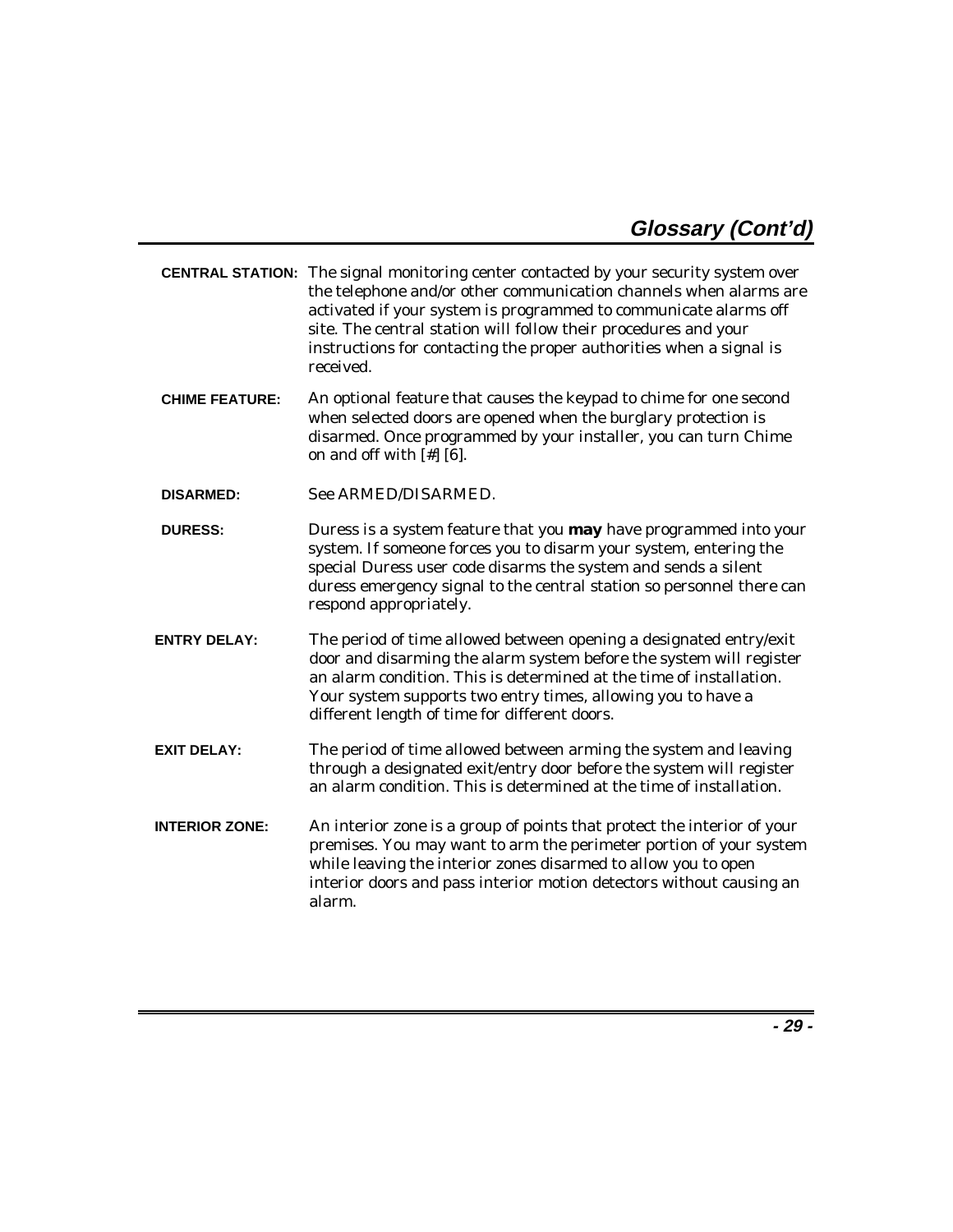# **Glossary (Cont'd)**

| <b>KEYPAD:</b>           | A keypad is your link into your system. It displays alarm and trouble<br>messages, shows faulted zones and allows you to arm/disarm the<br>system by using the buttons. Your system will have one or more<br>keypads.                                                                                                                                                                                                                                                                                                        |
|--------------------------|------------------------------------------------------------------------------------------------------------------------------------------------------------------------------------------------------------------------------------------------------------------------------------------------------------------------------------------------------------------------------------------------------------------------------------------------------------------------------------------------------------------------------|
| <b>PANIC BUTTON:</b>     | A push button that allows you to signal the central station that you<br>need immediate assistance. Your system has programmable Keypad<br>Send Help Alerts that can also serve as Panic buttons.                                                                                                                                                                                                                                                                                                                             |
| <b>PERIMETER ZONE:</b>   | A perimeter zone is a group of points that protect the exterior of your<br>premises. Your outside doors and windows would be programmed as<br>a perimeter zone.                                                                                                                                                                                                                                                                                                                                                              |
| <b>SENSOR:</b>           | The actual alarm sensor, detector or device installed to detect an<br>intrusion, fire, or environmental problem. Examples include: door<br>contacts, window contacts, motion sensors, glassbreak sensors, smoke<br>detectors, rate-of-rise heat detectors, temperature sensors,<br>flood/water sensors, and carbon monoxide gas detectors.                                                                                                                                                                                   |
| <b>SILENT CONDITION:</b> | Most types of alarms and troubles alert you with the keypad sounder<br>and the sirens, horns, or speakers located in your premises. The<br>intent is to advise you of the alarm or trouble and allow you to<br>respond promptly. The audible sounds also let an intruder know that<br>he has been detected and will hopefully scare him away. In some<br>circumstances, an audible alarm might put your life in danger. For<br>that reason, those alarms are programmed as silent conditions. For<br>an example, see DURESS. |
| <b>SYSTEM:</b>           | Your security system is composed of three main parts: 1) the control<br>panel, which functions as the system brain and the link to the<br>monitoring agency (central station); 2) the keypad(s), which provide<br>you with system status and allow you to input commands; 3) security<br>sensors such as door and window contacts, motion sensors, smoke<br>detectors and other sensors as required to detect intrusion, fire, and<br>other conditions for your premises.                                                    |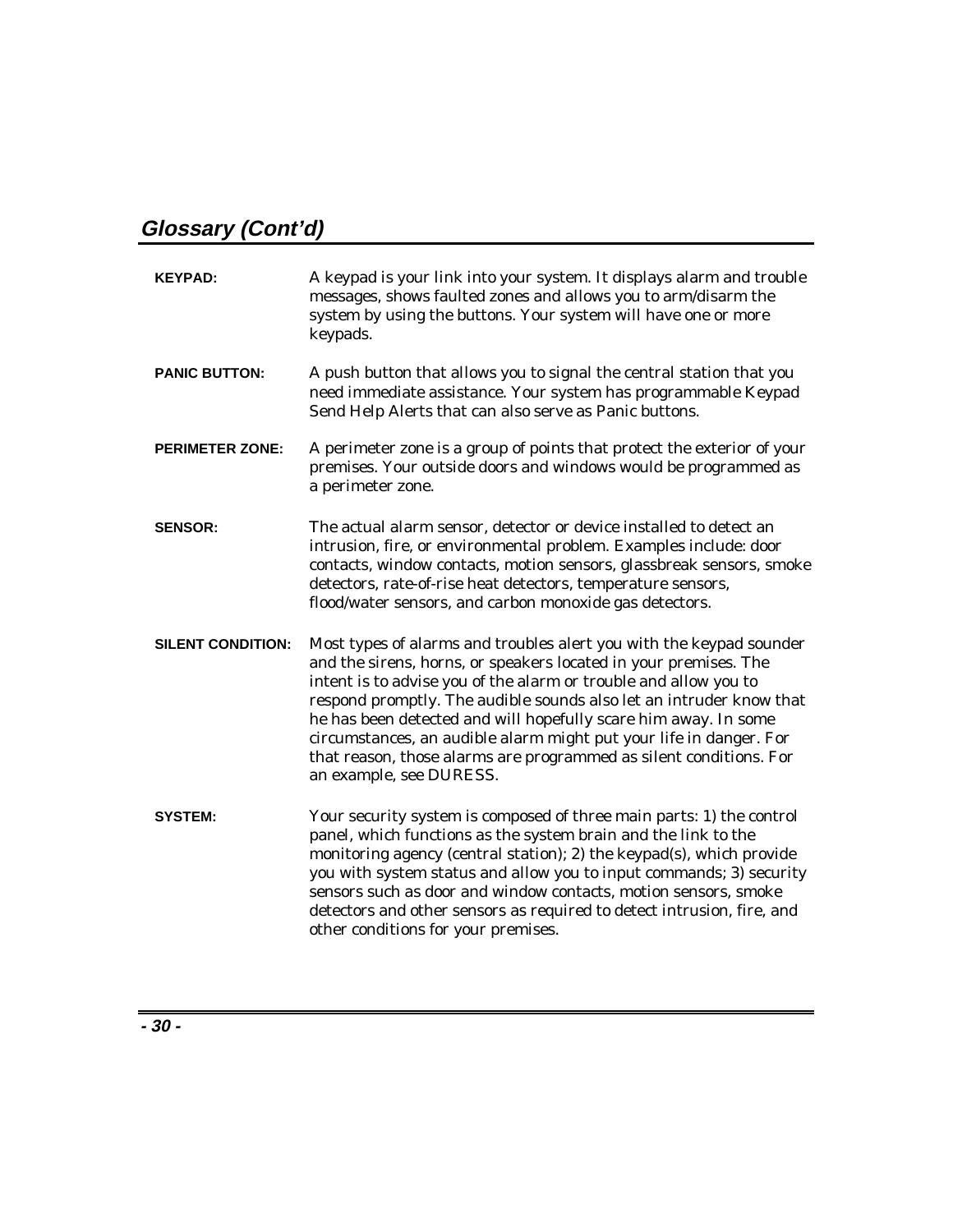| <b>USER CODE:</b> | A user code is a 4- or 6-digit code that is required to operate the<br>system. The system supports up to 32 separate user codes. The<br>system supports one master user who can add/delete other user<br>codes. Two of the user codes may be dedicated to special functions as<br>defined by your alarm company at the time of installation. (See User<br>Code Assignments in this manual) |
|-------------------|--------------------------------------------------------------------------------------------------------------------------------------------------------------------------------------------------------------------------------------------------------------------------------------------------------------------------------------------------------------------------------------------|
| ZONE:             | A zone is a collection of sensors with common characteristics grouped<br>together for your operating convenience. The system will support 6                                                                                                                                                                                                                                                |

zones or groupings.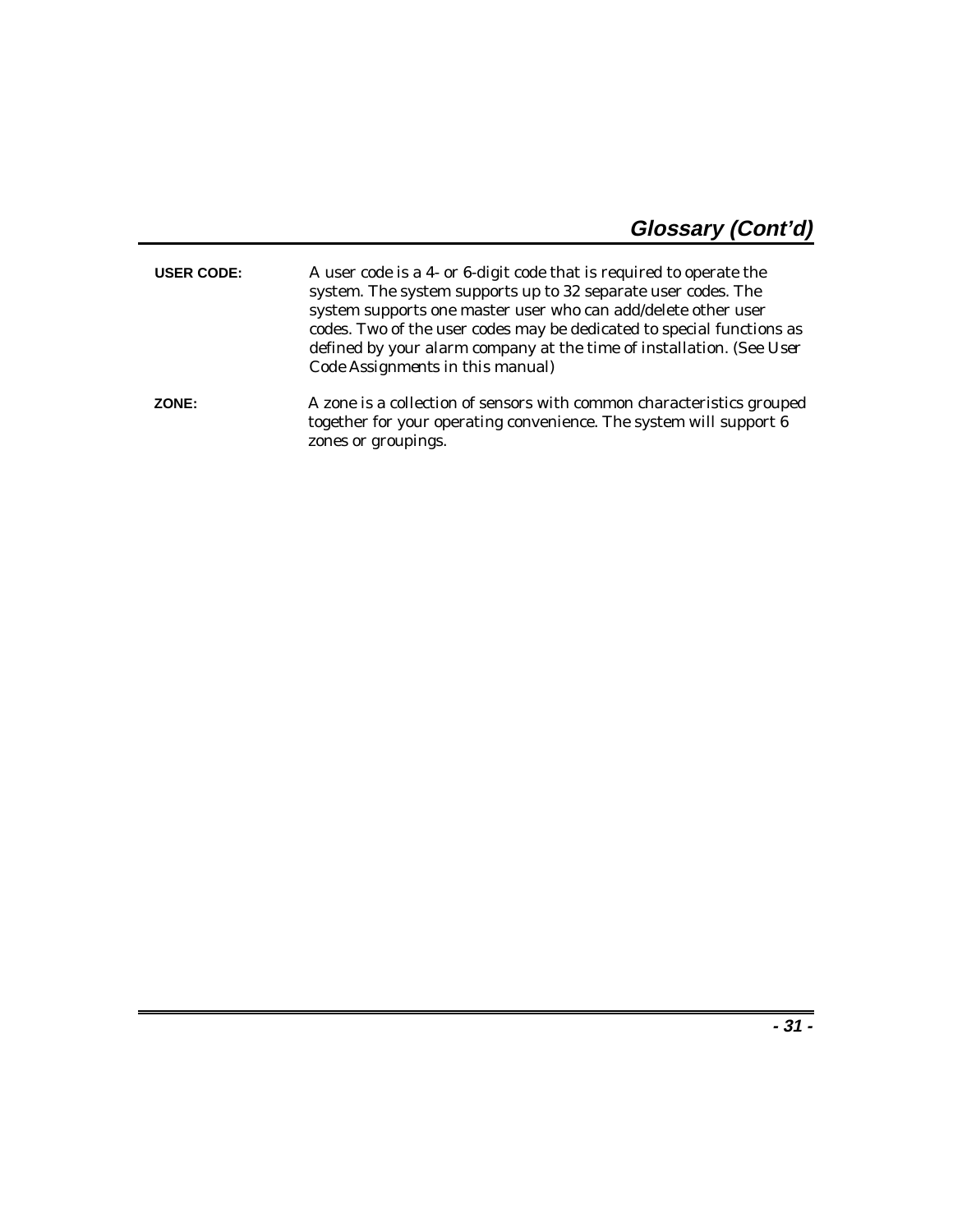#### **RADIO FREQUENCY EMISSIONS STATEMENTS**

#### **FEDERAL COMMUNICATIONS COMMISSION (FCC) Part 15**

This device complies with part 15 of the FCC rules. Operation is subject to the following two conditions: (1) This device may not cause harmful interference, and (2) this device must accept any interference received, including interference that may cause undesired operation.

#### **INDUSTRY CANADA**

This Class B digital apparatus complies with Canadian ICES-003.

Cet Appareil numérique de la classe B est conforme à la norme NMB-003 du Canada.

#### **TELEPHONE/MODEM INTERFACE STATEMENTS**

#### **FEDERAL COMMUNICATIONS COMMISSION (FCC) Part 68**

This equipment complies with Part 68 of the FCC rules. On the front cover of this equipment is a label that contains the FCC registration number and Ringer Equivalence Number (REN). You must provide this information to the telephone company when requested.

This equipment uses the following USOC jack: RJ31X

This equipment may not be used on telephone-company-provided coin service. Connection to party lines is subject to state tariffs. This equipment is hearing-aid compatible.

#### **INDUSTRY CANADA**

**NOTICE**: The Industry Canada Label identifies certified equipment. This certification means that the equipment meets telecommunications network protective, operational and safety requirements as prescribed in the appropriate Terminal Equipment Technical Requirements document(s). The Department does not guarantee the equipment will operate to the user's satisfaction.

Before installing this equipment, users should ensure that it is permissible to be connected to the facilities of the local telecommunications company. The equipment must also be installed using an acceptable method of connection. The customer should be aware that compliance with the above conditions may not prevent degradation of service in some situations.

Repairs to certified equipment should be coordinated by a representative designated by the supplier. Any repairs or alterations made by the user to this equipment, or equipment malfunctions, may give the telecommunications company to request the user to disconnect the equipment.

Users should ensure for their own protection that the electrical ground connections of the power utility, telephone lines and internal metallic water pipe system, if present, are connected together, This precaution may be particularly important in rural areas.

**Caution:** Users should not attempt to make such connections themselves but should contact appropriate electric inspection authority, or electrician, as appropriate.

#### **RINGER EQUIVALENCE NUMBER NOTICE**

The **Ringer Equivalence Number** (REN) assigned to each terminal device provides an indication of the maximum number of terminals allowed to be connected to a telephone interface. The termination on an interface may consist of any combination of devices subject only to the requirement that the sum of the Ringer Equivalence Numbers of all the devices does not exceed 5.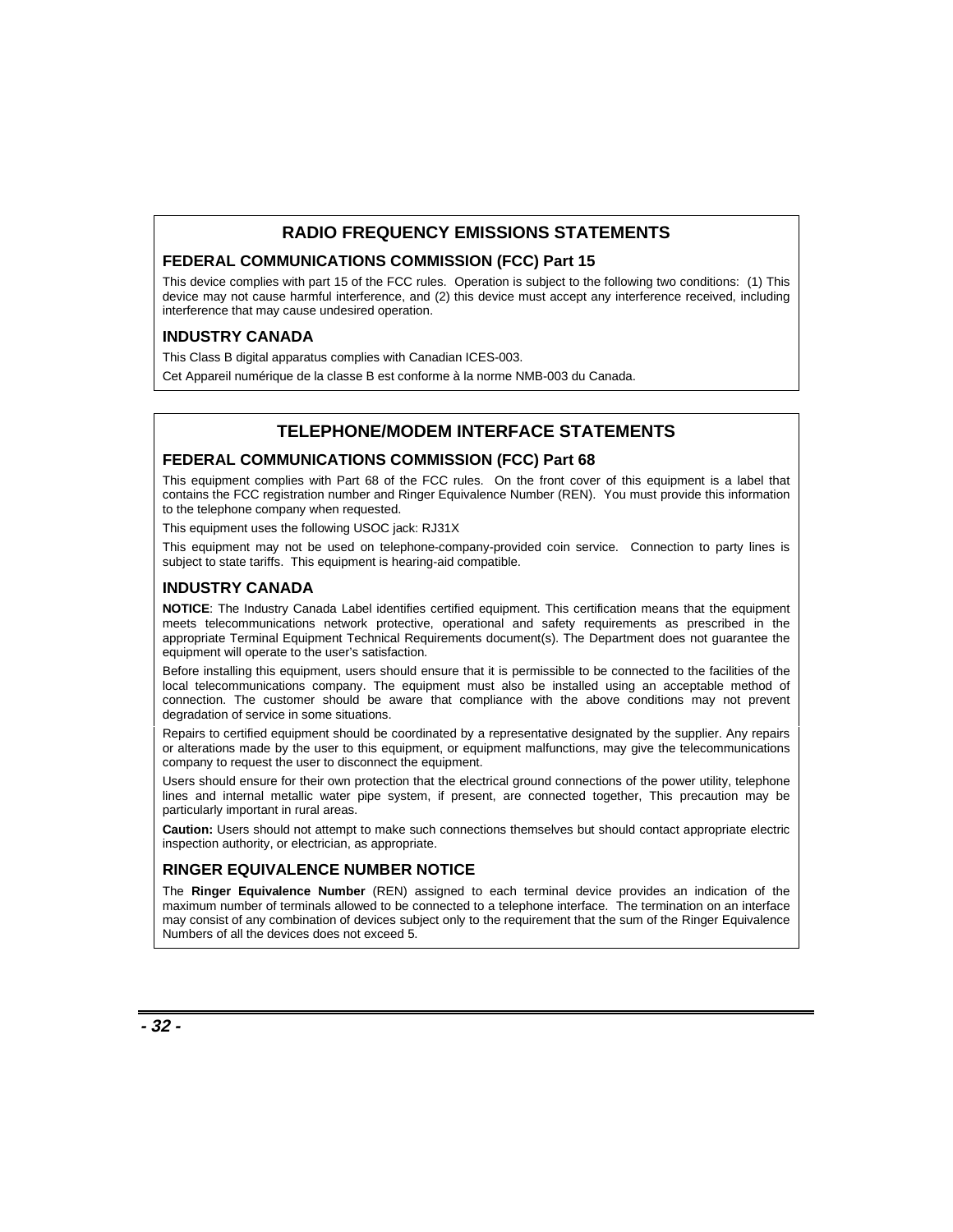#### **INDUSTRIE CANADA**

**AVIS:** L'étiquette d'Industrie Canada identifie le matériel homologué. Cette étiquette certifie que le matériel est conforme aux normes de protection, d'exploitation et de sécurité des réseaux de télécommunications, comme le prescrivent les documents concernant les exigences techniques relatives au matériel terminal. Le Ministère n'assure toutefois pas que le matériel fonctionnera à la satisfaction de l'utilisateur.

Avant d'installer ce matériel, l'utilisateur doit s'assurer qu'il est permis de le raccorder aux installations de l'enterprise locale de télécommunication. Le matériel doit également être installé en suivant une méthode acceptée da raccordement. L'abonné ne doit pas oublier qu'il est possible que la conformité aux conditions énoncées ci-dessus n'empêche pas la dégradation du service dans certaines situations.

Les réparations de matériel nomologué doivent être coordonnées par un représentant désigné par le fournisseur. L'entreprise de télécommunications peut demander à l'utilisateur da débrancher un appareil à la suite de réparations ou de modifications effectuées par l'utilisateur ou à cause de mauvais fonctionnement.

Pour sa propre protection, l'utilisateur doit s'assurer que tous les fils de mise à la terre de la source d'energie électrique, de lignes téléphoniques et des canalisations d'eau métalliques, s'il y en a, sont raccordés ensemble. Cette précaution est particulièrement importante dans les régions rurales.

**Avertissement:** L'utilisateur ne doit pas tenter de faire ces raccordements lui-même; il doit avoir racours à un service d'inspection des installations électriques, ou à un électricien, selon le cas.

**AVIS: L'indice d'équivalence de la sonnerie** (IES) assigné à chaque dispositif terminal indique le nombre maximal de terminaux qui peuvent être raccordés à une interface. La terminaison d'une interface téléphonique peut consister en une combinaison de quelques dispositifs, à la seule condition que la somme d'indices d'équivalence de la sonnerie de tous les dispositifs n'excède pas 5.

#### **TELEPHONE OPERATIONAL PROBLEMS**

In the event of telephone operational problems, disconnect the control by removing the plug from the RJ31X wall jack. We recommend that your certified installer demonstrate disconnecting the phones on installation of the system. Do not disconnect the phone connection inside the control/communicator. Doing so will result in the loss of your phone lines. If the regular phone works correctly after the control/communicator has been disconnected from the phone lines, the control/communicator has a problem and should be returned for repair. If upon disconnection of the control/communicator, there is still a problem on the line, notify the telephone company that it has a problem and request prompt repair service. The user may not under any circumstances (in or out of warranty) attempt any service or repairs to the system. It must be returned to the factory or an authorized service agency for all repairs.

**This control unit was manufactured under rigid quality standards and complies with all UL requirements for its intended use. Maintenance is best performed by your installing company with trained service personnel.**

#### **O560 DECLARATION OF CONFORMITY**

OMNI-624 and OMNI-624EU are in conformity with the essential requirements as described in Directive 1999/5/EC and satisfy all the technical regulations applicable to the product within this directive

EN 50081-1:1992 EN 50130-4:1998 EN 60950:1992 TBR 21

This apparatus has been assessed for connection to the following circuits Public Switched Telephone Networks (PSTN) -non DDI Private Branch Exchange (PBX)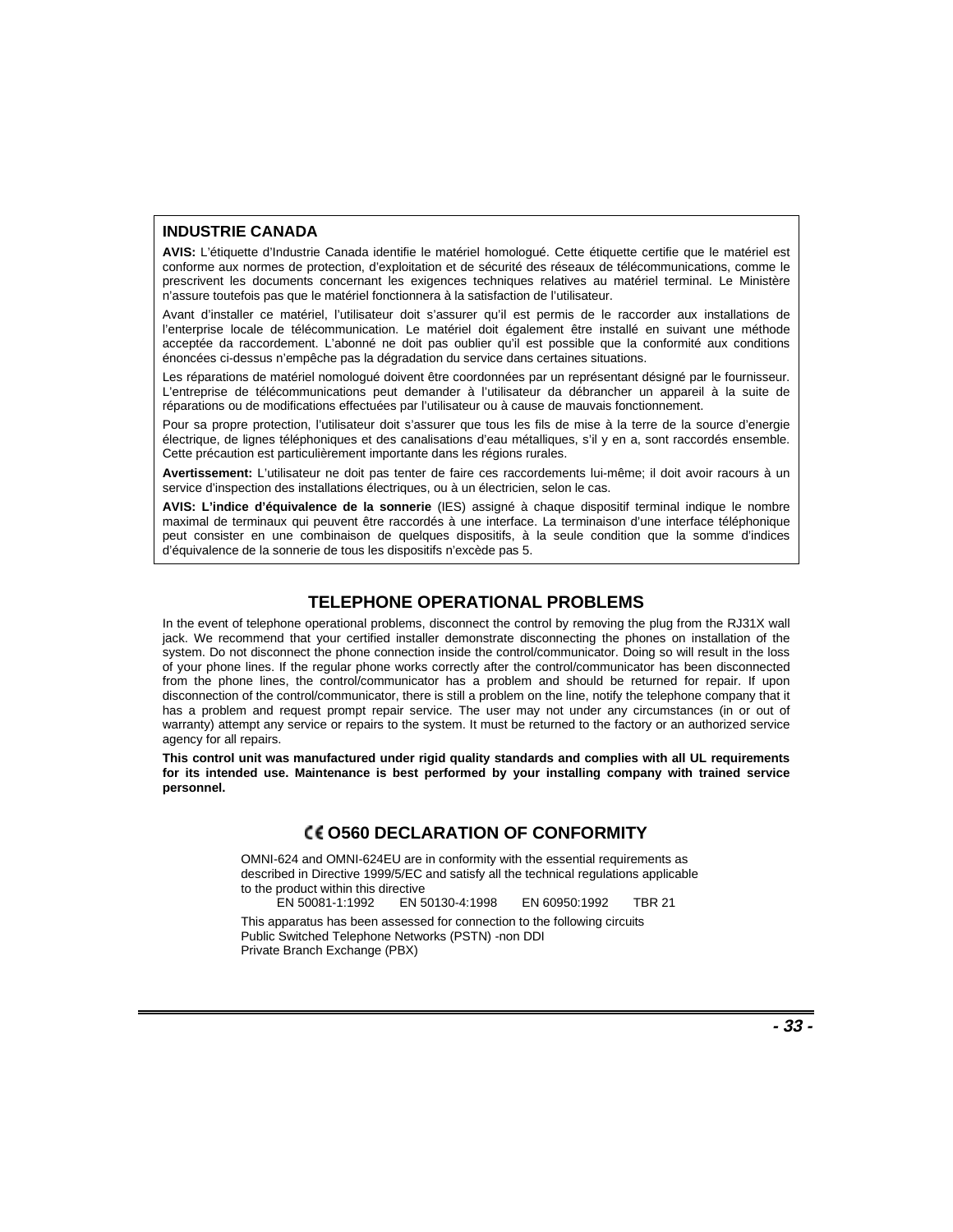# **Limitations of This Alarm System**

While this system is an advanced design security system, it does not offer guaranteed protection against burglary, fire, or other emergency. Any alarm system, whether commercial or residential, is subject to compromise or failure to warn for a variety of reasons. For example:

- $\overline{a}$  Intruders may gain access through unprotected openings or have the technical sophistication to bypass an alarm sensor or disconnect an alarm warning device.
- $\overline{a}$  Intrusion detectors (e.g., passive infrared detectors), smoke detectors, and many other sensing devices will not work without batteries, or if the batteries are not put in properly. Devices powered solely by AC will not work if their AC power supply is cut off for any reason, however briefly.
- $\overline{a}$  Signals sent by wireless transmitters may be blocked or reflected by metal before they reach the alarm receiver. Even if the signal path has been recently checked during a weekly test, blockage can occur if a metal object is moved into the path.
- $\overline{a}$ A user may not be able to reach a panic or emergency button quickly enough.
- $\overline{a}$  While smoke detectors have played a key role in reducing residential fire deaths, they may not activate or provide early warning for a variety of reasons in as many as 35% of all fires. Some of the reasons smoke detectors used in conjunction with the System may not work are as follows: Smoke detectors may not sense fires that start where smoke cannot reach the detectors, such as in chimneys, in walls, or roofs, or on the other side of closed doors. Smoke detectors also may not sense a fire on another level of a residence or building. A second-floor detector, for example, may not sense a firstfloor or basement fire. Moreover, smoke detectors have sensing limitations. No smoke detector can sense every kind of fire every time. In general, detectors may not always warn about fires caused by carelessness and safety hazards like smoking in bed, violent explosions, escaping gas, improper storage of flammable materials, overloaded electrical circuits, children playing with matches, or arson. Depending on the nature of the fire and/or the location of the smoke detectors, the detector, even if it operates as anticipated, may not provide sufficient warning to allow all occupants to escape in time to prevent injury or death.
- $\overline{a}$  Passive Infrared Motion Detectors can detect intrusion only within the designed ranges as diagrammed in their Installation Manual. Passive Infrared Detectors do not provide volumetric area protection. They do create multiple beams of protection, and intrusion can only be detected in unobstructed areas covered by the beams. They cannot detect motion or intrusion that takes place behind walls, ceilings, floors, closed doors, glass partitions, glass doors or windows. Mechanical tampering, masking, painting or spraying, of any material on the mirrors, windows or any part of the optical system can reduce their detection ability. Passive Infrared Detectors sense changes in temperature; however, as the ambient temperature of the protected area approaches the temperature range of 90º to 104º Fahrenheit (32º to 40º Celsius), the detection performance can decrease.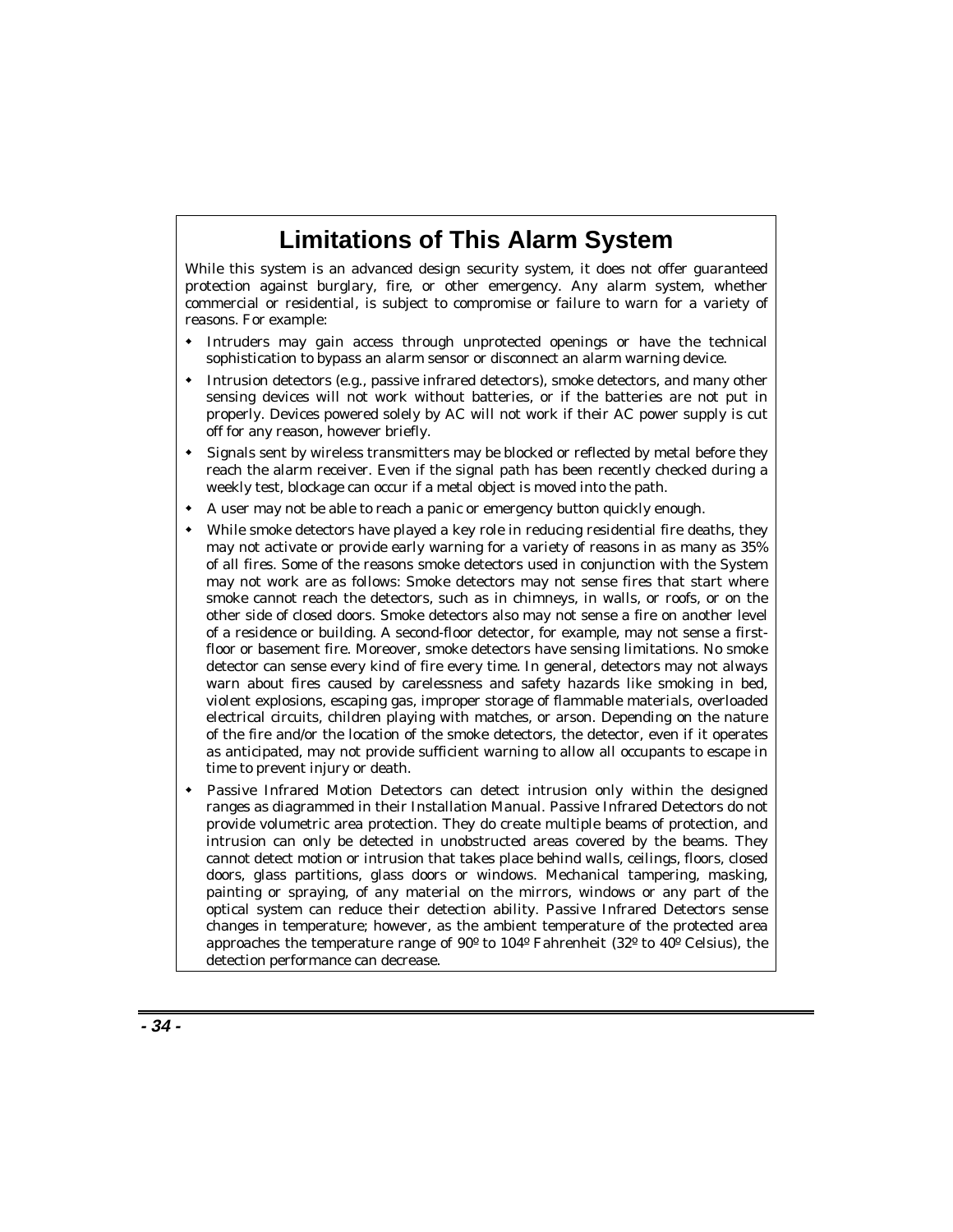# **Limitations of This Alarm System** (continued)

- $\overline{a}$  Alarm warning devices such as sirens, bells or horns may not alert people or wake up sleepers who are located on the other side of closed or partly open doors. If warning devices sound on a different level of the residence from the bedrooms, then they are less likely to waken or alert people inside the bedrooms. Even persons who are awake may not hear the warning if the alarm is muffled by noise from a stereo, radio, air conditioner, other appliances, or by passing traffic. Finally, alarm warning devices, however loud, may not warn hearing-impaired people or waken deep sleepers.
- $\overline{a}$  Telephone lines needed to transmit alarm signals from a premises to a central monitoring station may be out of service or temporarily out of service. Telephone lines are also subject to compromise by sophisticated intruders.

However, even if the system responds to the emergency as intended, occupants may have insufficient time to protect themselves from the emergency situation. In the case of a monitored alarm system, authorities may not respond appropriately.

 $\overline{a}$  This equipment, like other electrical devices, is subject to component failure. Even though this equipment is designed to last as long as 20 years, the electronic components could fail at any time.

The most common cause of an alarm system not functioning when an intrusion or fire occurs is inadequate maintenance. This alarm system should be tested weekly to make sure all sensors are working properly.

Installing an alarm system may make one eligible for lower insurance rates, but an alarm system is not a substitute for insurance. Homeowners, property owners and renters should continue to act prudently in protecting themselves and continue to insure their lives and property.

We continue to develop new and improved protection devices. Users of alarm systems owe it to themselves and their loved ones to learn about these developments.